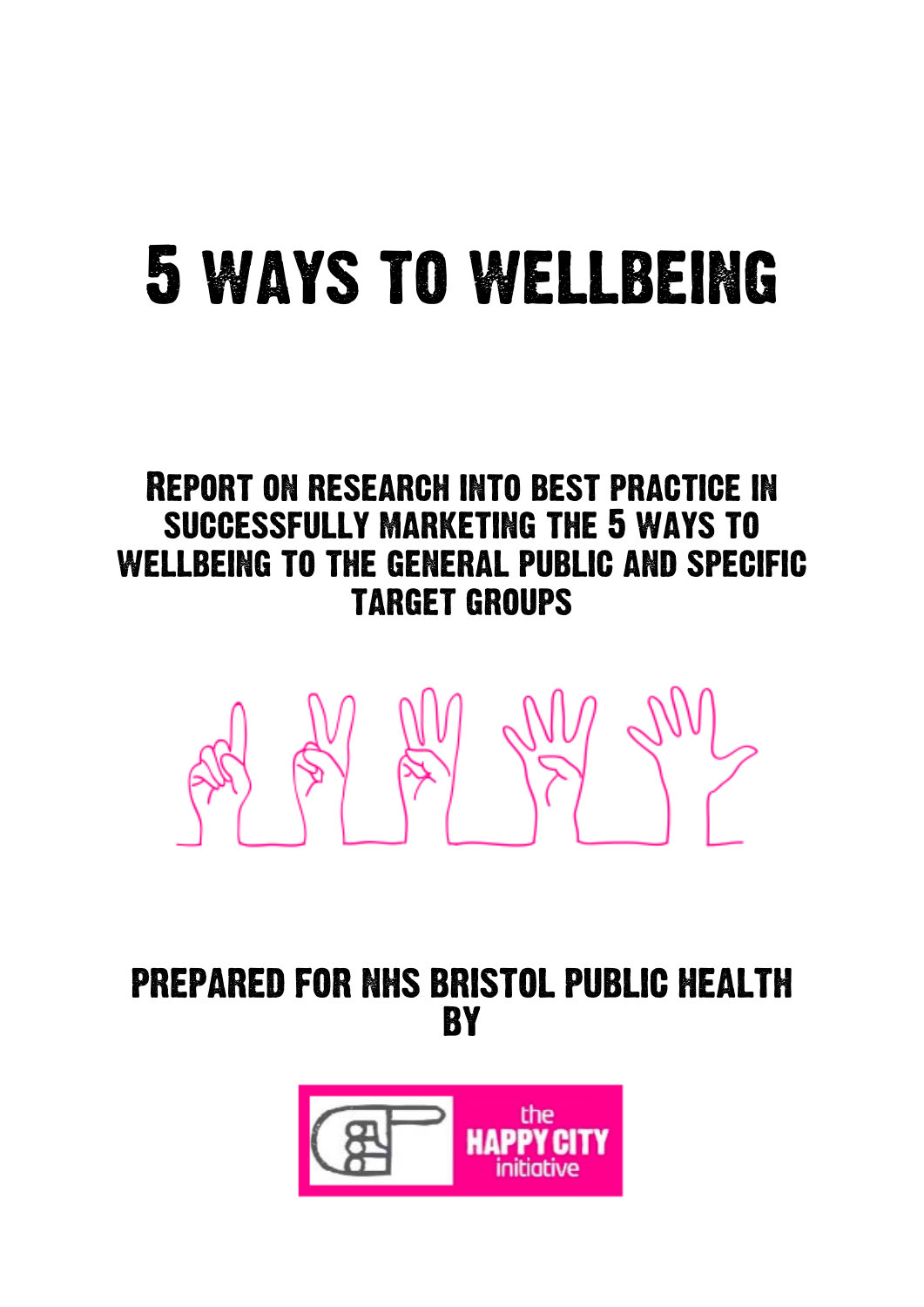## OUTLINE BRIEF FOR RESEARCH

Bristol NHS Public Health Department commissioned The Happy City Initiative to undertake some research between September 2011 and April 2012, to fulfill the following brief:

Produce a selection of new and flexible communication tools to promote the 5 ways to wellbeing to a broad audience. Results must make the '5 ways' accessible and memorable

Market Test the design, copy and 'brand' tools in focus groups (with the general public, carers, single parents and men as the 4 specified groups to be studied). Testing should explore how the messages and tools work and which are most successful (with segmented analysis of demographic responses)

Produce a clear and achievable social marketing plan to put the most successful tools into use across the city.

This Report outlines the findings of that research and the recommendations that flow from it.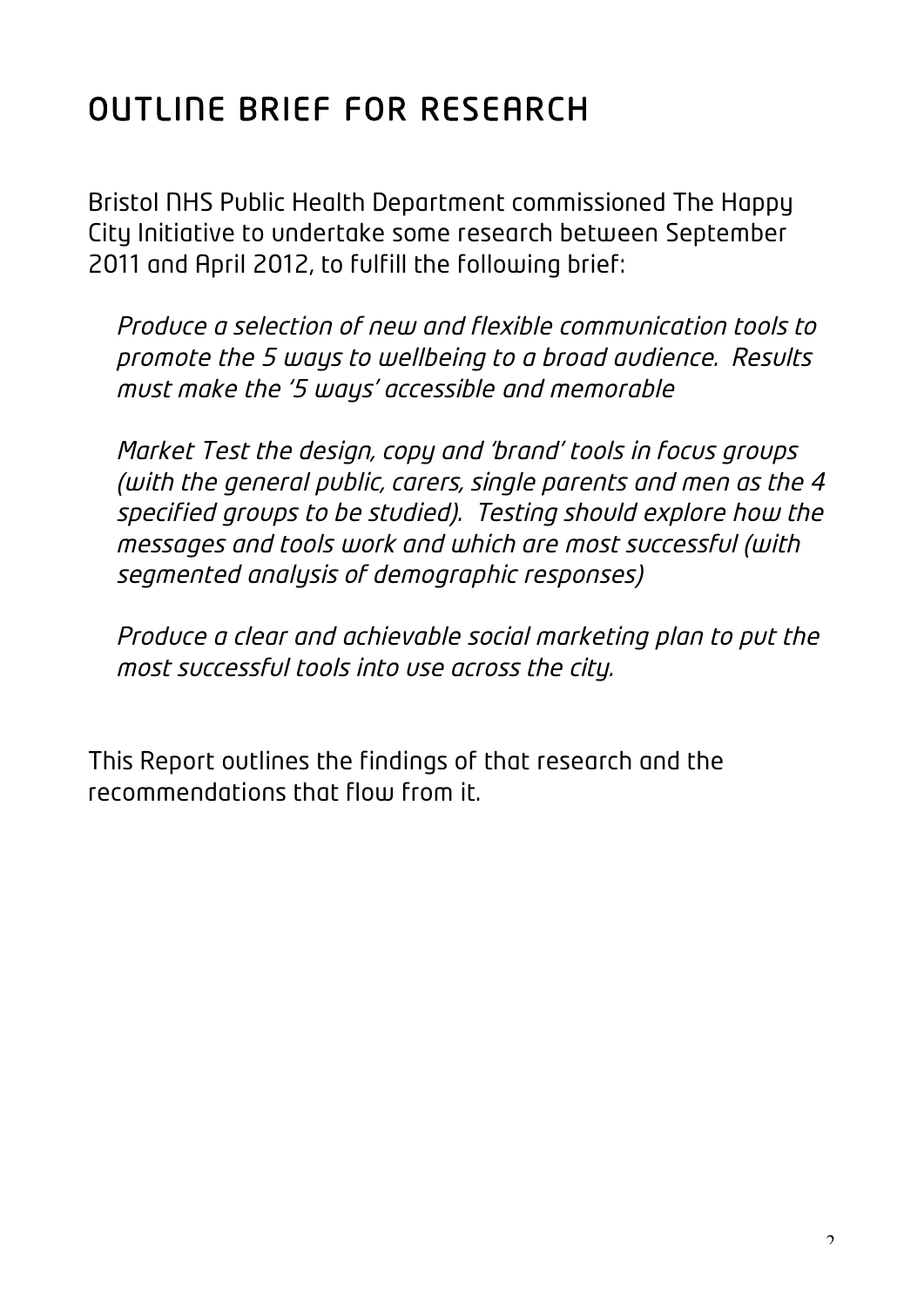## **CONTENTS**

|                                                                                  | Pages     |
|----------------------------------------------------------------------------------|-----------|
| <b>Executive Summary</b>                                                         | $4 - 5$   |
| Methodology, demographics and scope of research                                  | $6 - 7$   |
| Summary findings:                                                                |           |
| Phase 1: Research                                                                | $8 - 9$   |
| <b>Phase 2: Creation of Sample Materials</b><br>$\bullet$                        | $10-11$   |
| <b>Phase 3: Testing materials</b><br>$\bullet$                                   | $12 - 13$ |
| <b>Phase 4: Social Marketing Input</b><br>$\bullet$                              | $14 - 15$ |
| Recommendations:                                                                 | 16        |
| <b>OPTION A</b><br>$\bullet$                                                     | $17 - 20$ |
| <b>OPTION B</b><br>$\bullet$                                                     | $21 - 23$ |
| Conclusions                                                                      | 24        |
| Contributors & Thanks                                                            | 25        |
| Appendices:<br>(attached separately)<br>1. Summary of current research on 5 ways | 26        |
| 2. Detailed Report from Focus Group research                                     |           |

3. Copies of 3 printed materials produced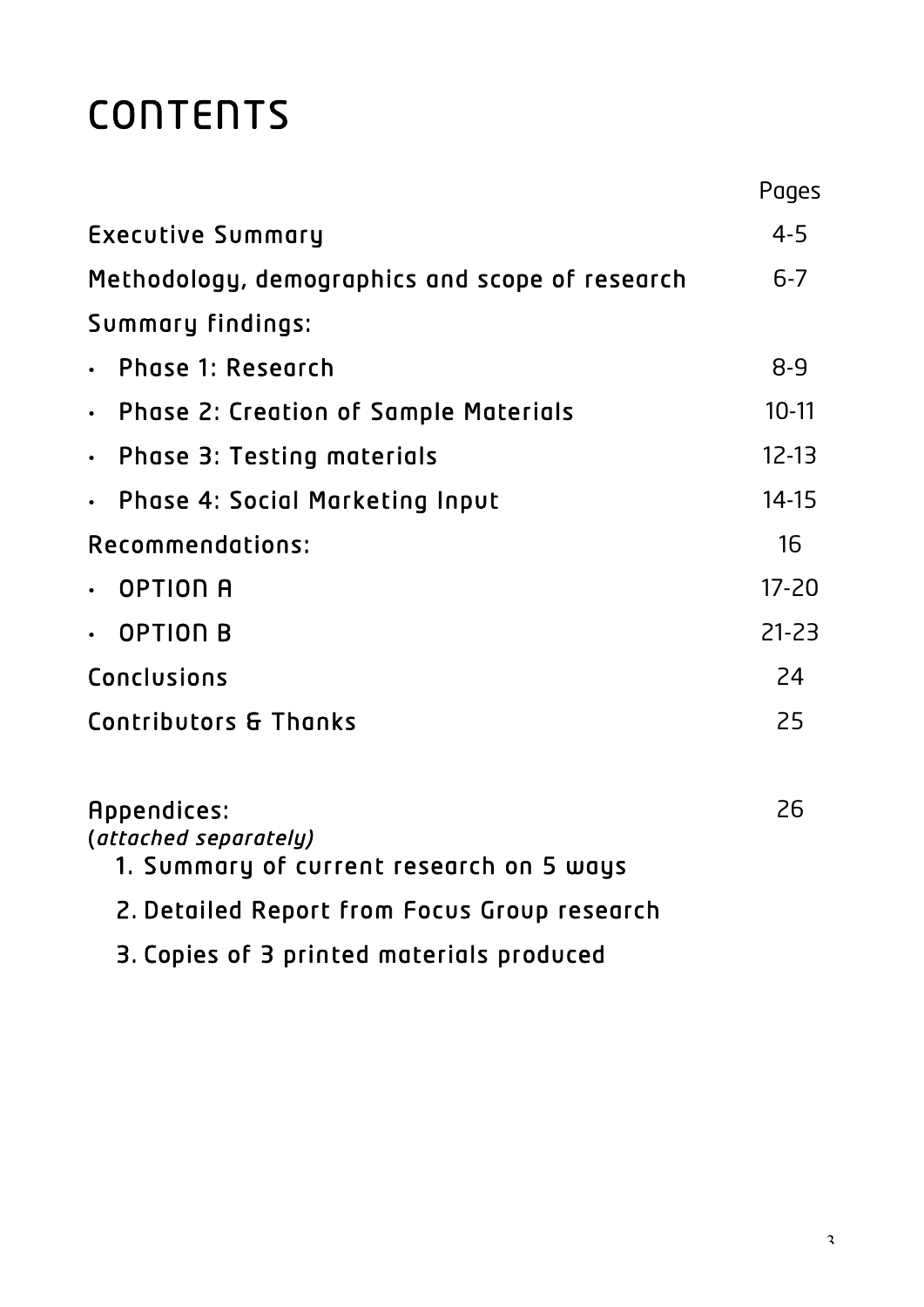## EXECUTIVE SUMMARY

5 Ways to Wellbeing messaging has the following challenge at its heart.

- It is giving people something they haven't asked for
- It is telling people things they already know
- It is asking them to do stuff they already do.

This report turns that challenge into an opportunity and recommends changing the public information process into a public conversation. The public become the educators of each other and the authority merely the publicists.

#### The Research Process:

- Research into responses to the five ways to wellbeing from studies across the UK provided clear evidence of four main barriers to uptake.
- Informed by the research, creative brainstorms were held, from which designers were briefed to produce three variants on leaflet designs for testing.
- The designs were tested in a 6 week process with four focus groups specified by NHS Bristol public Health services, facilitated by an independent and highly experienced expert in community engagement. Informal research was also undertaken to broaden the reach of the findings.
- These results were then taken to a further brainstorming of social marketing experts, who helped generate a rounded plan for rolling out the 5 ways to Wellbeing message to the general public

#### The Findings:

- Understanding, acceptance, agency and implementation were all increased significantly by real-life examples, images and activities. The abstract idea of the 5 ways in general and the theory behind each of the 5 ways specifically, held very little interest for most people. They felt they were either obvious or irrelevant. Examples shared by people they could relate to, suddenly make the purpose, benefits and opportunities the 5 ways presented become clear, achievable and attractive.
- The 5 ways to wellbeing have a strong capacity to be viewed as 'preaching', particularly if seen as coming from 'authority' figures who many feel don't have a role in individual 'happiness'. The messages are however, important affirmations of what people are already doing and a powerful stimulus to focus more on these areas of life WHEN they are seen to come from peers.
- An emphasis on the simplicity of the ideas, yet the substantial positive effects of doing more of them is key to take up. If this is seen as something that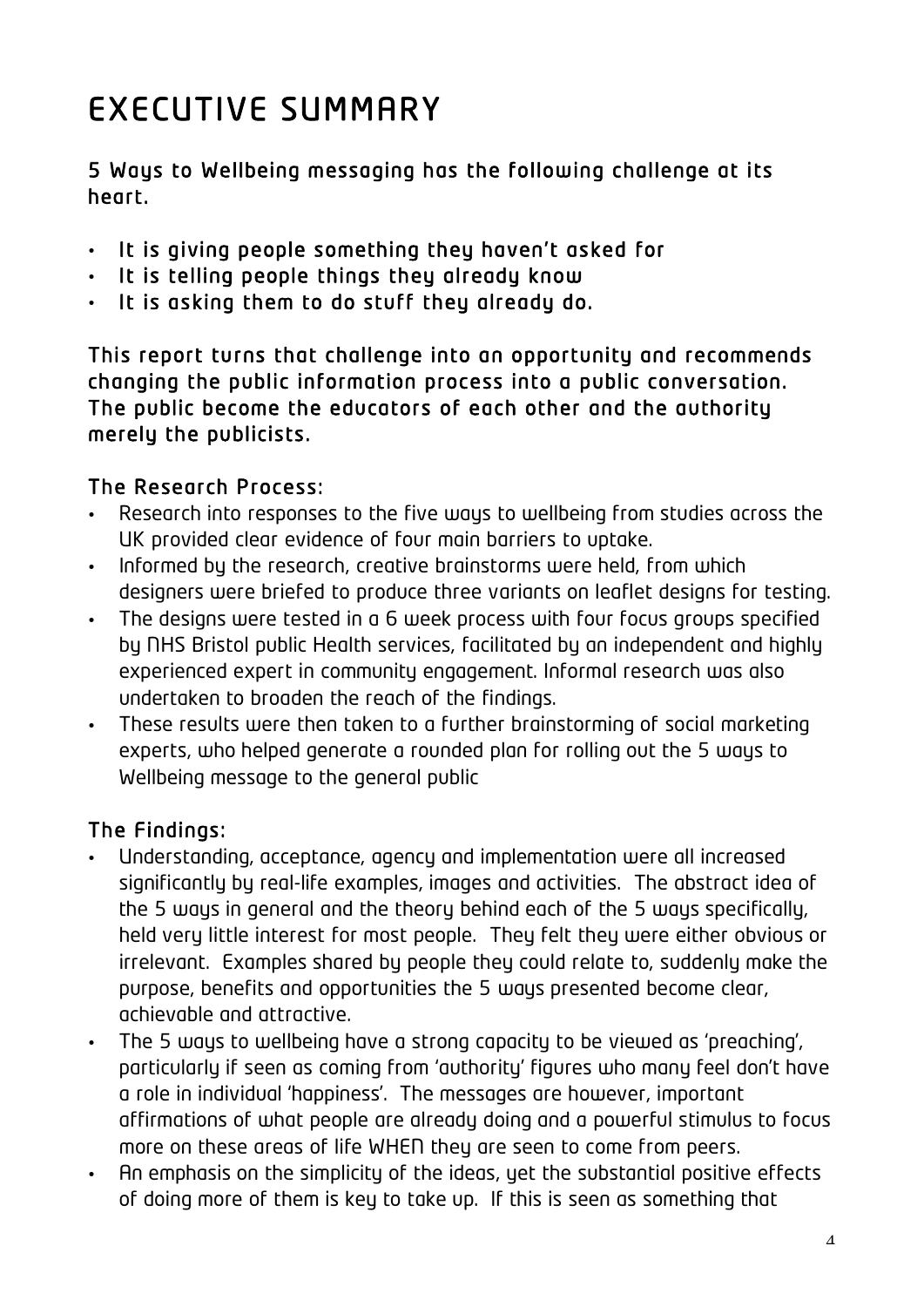requires lots of time/money/effort to do, it is rejected. 'Easy wins', that other people I can relate to will vouch for, are much more likely to 'stick'

• Acceptance and interest are harder to gain than understanding or knowledge. People need to see the relevance of actively thinking and acting on the 5 ways first. This was only achieved through images and examples that resonated. Once people have the 'aha' moment of recognition of the benefits for them, then the process of remembering the specifics of the 5 ways can begin.

#### The Broad Recommendations:

- Keep it SIMPLE, PLAYFUL, PARTICIPATIVE, aim to SURPRISE, INTRIGUE, ENGAGE, INQUIRE
- Ask, don't tell
- Use real people, real activities, real quotes and real ideas
- Sharing is key
- Use all the tricks of modern life to 'go viral'
- Start with broad messaging, then focus on segments

#### The Conclusions

The study concludes with two alternative (but not mutually exclusive) social marketing approaches:

Option A - a conventional print campaign, backed by social media and delivered mainly through trusted channels of support to reach target groups. A single unified 'brand' is the primary tool for increasing understanding and take up of the 5 ways.

Option B - a shotgun innovative campaigning approach that builds on the basic communication line. The method subverts mainstream concepts familiar from big brand advertising, to thread a central idea through different mediums, messages, images and viral campaigns, adapted to specific audiences.

"A key strength of 5 ways success is to give just enough information for people to take action and no more." Nic Marks, co-creator of 5 Ways to Wellbeing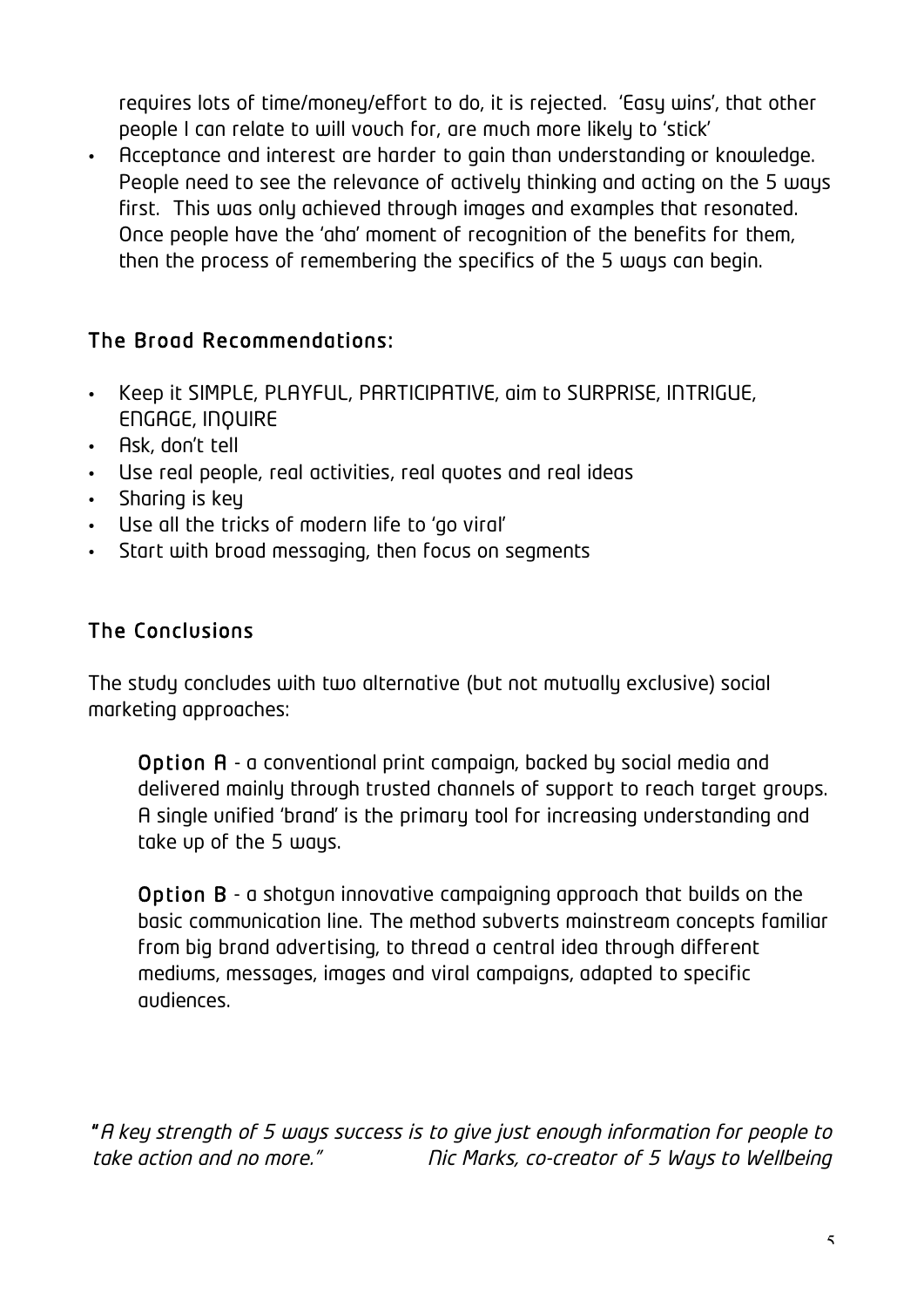### METHODOLOGY, DEMOGRAPHICS AND SCOPE OF RESEARCH

#### PHASE 1 – Existing Research

Preliminary work was done, collating information about current activity and research on messaging and take up of the 5 Ways to Wellbeing. The summary report produced was provided as context for all those involved in this project. (See full report in Appendix 1)

#### PHASE 2 – Materials Creation

Four brainstorming and creative workshops were held with a range of marketing, design, copywriting and branding experts from across the city (see contributors sections for details). A brief was created and ideas explored. Three different design teams produced the final printed materials, and all sought to ensure the branding, messages, and ideas were flexible enough to be used within the many different communication mediums explored in the workshops.

These designs were produced in leaflet format, as this was seen as the easiest format for the focus groups to interact with, take away, share and use, in order that the research could uncover levels of impact and take up of the messages and the 'stickiness' of the different approaches.

A small selection of other community-based stakeholders were involved in this phase to ensure the ideas were realistic as well as innovative.

#### PHASE 3 - Testing

The process design and delivery of all focus groups sessions and information analysis was conducted by Kate Smith, an independent research expert, in collaboration with the Happy City Evaluation team.

Four focus groups were gathered in partnership with:

- Bristol City Council (general Public group),
- The Carers' Association (Carers' group),
- Phoenix Group (single mothers)
- Two independent inner city men's groups (Men's groups).

Each group met twice with 4-6 weeks between meetings. In the 1st session the tools were introduced, initial feedback sought, then more information given on the 5 ways, their roots and their application. Participants were then invited to take any materials with them and see how useful they are in their daily lives. The same groups were re-convened 4-6 weeks later, and feedback sought about how memorable the messages and ideas had been, the ease of application in their lives, the usefulness of the ideas in reality, and other aspects of impact. This detailed qualitative data was recorded and analysed. Each session was tailored to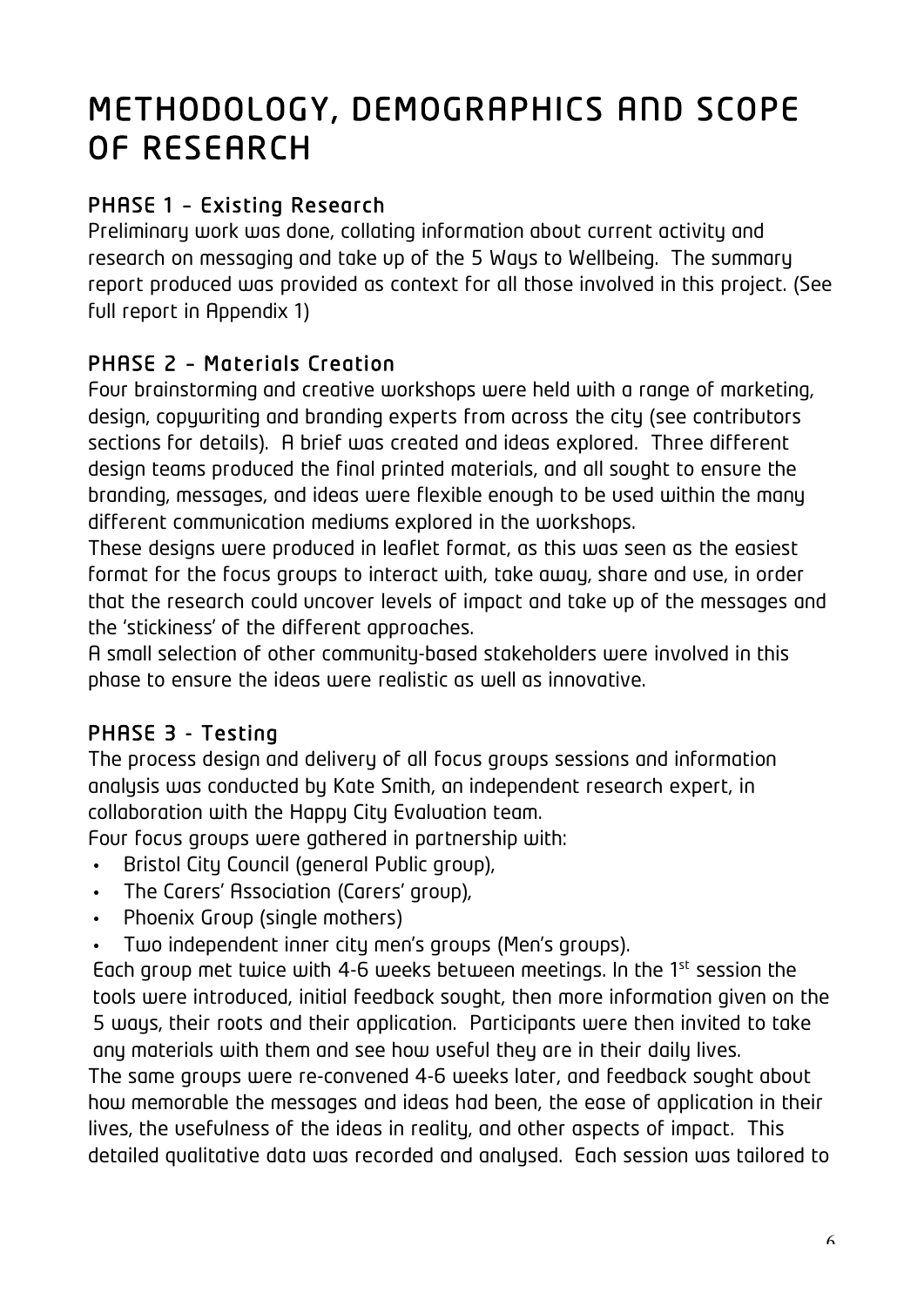the needs of each group. A full and detailed report of the make-up, process and findings of the focus groups is available in Appendix 2.

LIMITATIONS OF TESTING:

- 1. It was recognized from the outset that within the limits of the budget and timescales, the focus groups would not cover all key demographics, nor be a large enough sample to be scientifically rigorous. To reduce the impact of this limitation, we also conducted a range of more informal interviews and discussions with people from some of the key demographics missed in the focus groups, including BME communities and young people, as well as with a mixed range of the general public.
- 2. The nature a focus group setting, meant that analysis of the impact of the materials and the impact of discussions that ensue in a group setting are hard to dissect. These difficulties were largely overcome by the process design of the group sessions, but cannot be discounted entirely.

Both these main limitations have been taken into account in this final report's findings and recommendations.

#### PHASE 4 – Analysis of results and formation of recommendations

All the information gathered throughout the testing period (both in the focus groups and in all informal interviews) was collated and analysed.

A final brainstorming session was held with some leading lights in social marketing, brand and communications. This session also involved some of those who had carried out the research, writing and design phases. The results of the research phase were shared and the ideas explored in the initial creative sessions were deepened and expanded on. A range of options were outlined – from low to high cost and from traditional to more cutting-edge communication routes, taking into account all feedback from the study as well as knowledge of the latest thinking in terms of dynamic, infectious and impactful methods of spreading powerful ideas.

This Report offers recommendations for to both low cost and well funded options via both these routes: a more traditional print based route, with tested messaging tools and brand ideas (Option A); and a less traditional, more segmented and interactive method (Option B), that could be used instead of, alongside, or following on from the traditional route.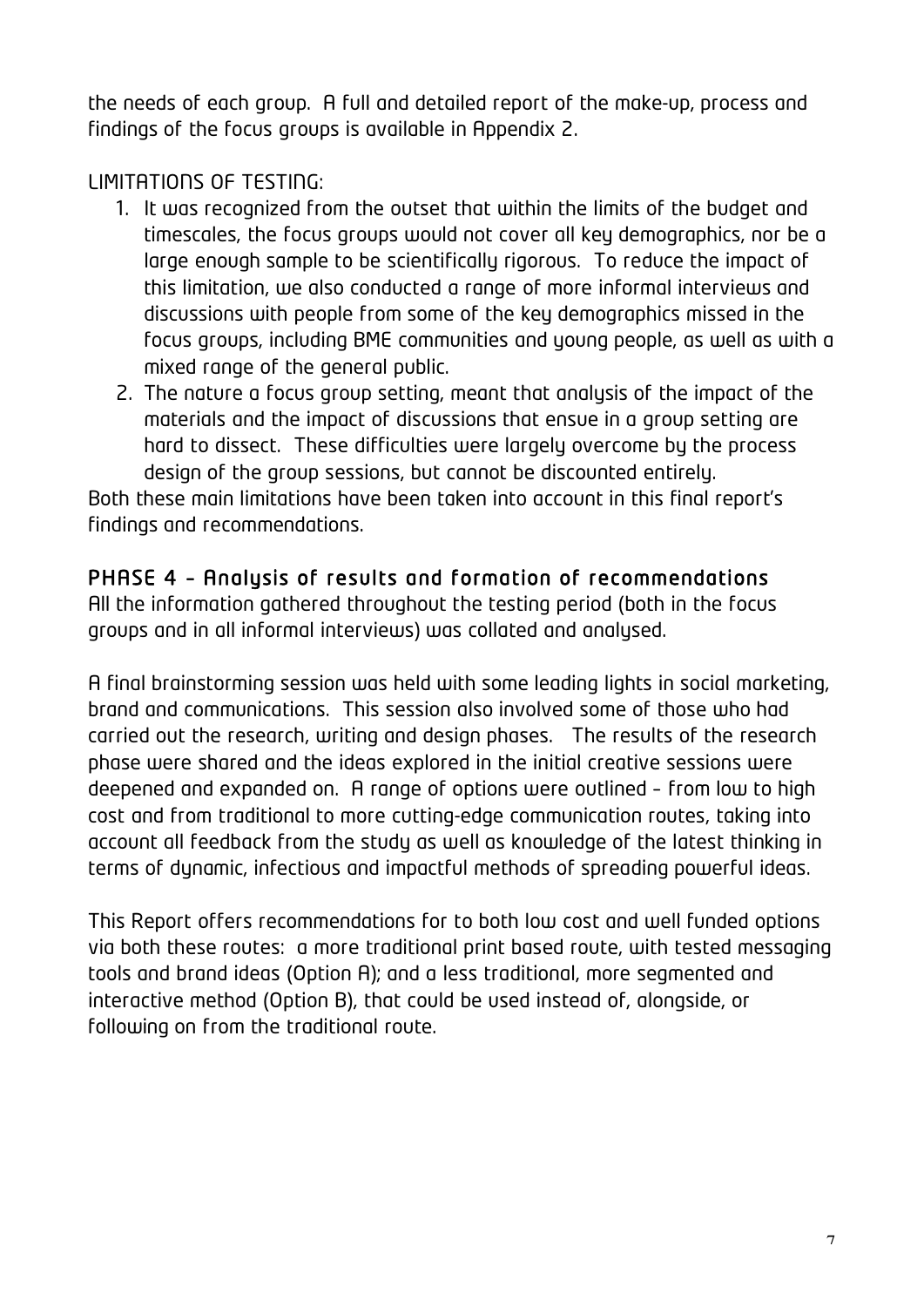## SUMMARY FINDINGS FROM PHASE 1: EXISTING RESEARCH INTO 5 WAYS UPTAKE

The key findings from the current research into wellbeing promotion strategies suggest that there are four broad kinds of barriers to their uptake. These are classified as 'understanding', 'acceptance', 'ability' and 'implementation'. Although these different kinds of barriers are rarely distinguished in the evaluation of wellbeing promotion projects, they are nonetheless all necessary factors in the effective promotion of wellbeing.

#### 1. Understanding

#### Do people understand the five ways to wellbeing? ('What even is wellbeing?' 'Why should I care about it?' 'What does "Taking Notice" mean?' '"Connect" with what?')

Recommendations for overcoming this challenge:

- Relate wellbeing to other relevant words (health, happiness, quality of life, etc.)
- Keep things simple: more pictures, less words
- Use various and multiple concrete examples of activities or actions that relate to each of the five ways

#### 2. Acceptance

Do people accept that the five ways to wellbeing will improve their wellbeing? ('My wellbeing is fine, thank you very much!' 'There are more important things I could be doing with my time.' 'I'm not interested in "Learning."')

#### Recommendations for overcoming this challenge:

- Think about the messenger: choose authorities or experts that are liked by the public, and come from diverse demographic and behavioural backgrounds
- Use examples from peers & reference social norms that relate to the target audience
- Highlight what people are missing out by not taking up each of the five ways, rather than what they might gain from taking them up

#### 3. Ability

Do people feel capable of improving their wellbeing using the five ways strategies?

('I'd love to "Connect" more but I haven't got any time.' 'I'm not very good at "Active" stuff.' 'Even if I do this once or twice, I'll never be able to keep this kind of thing up')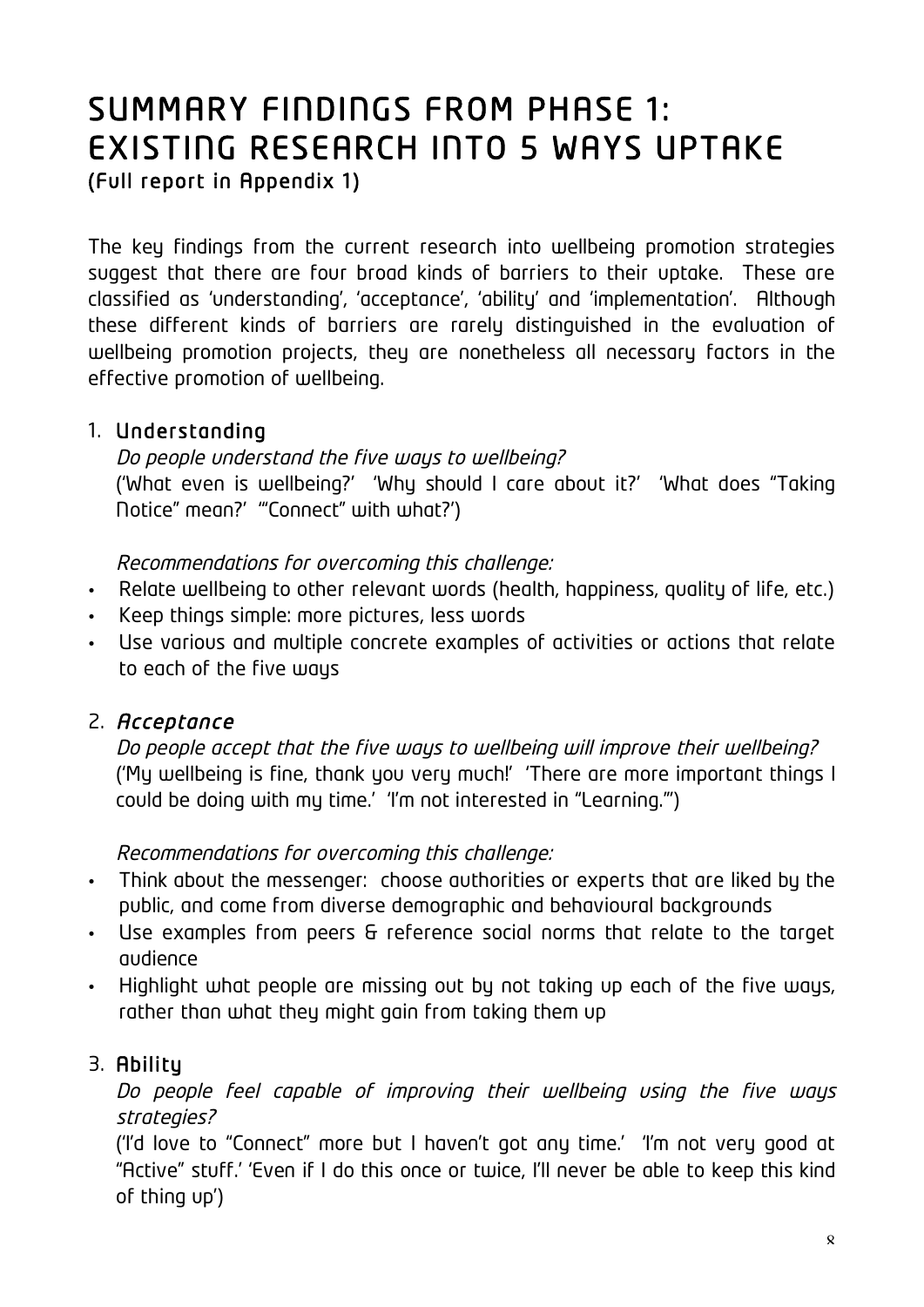#### Recommendations for overcoming this challenge:

- Focus on increasing people's sense of agency
- In particular, highlight again relevant social norms and what people may be missing out on from not taking up the five ways
- Raise awareness of opportunities for engaging in five ways activities or actions

#### 4. Implementation

Do people know how to effectively implement the five ways into their everyday lives?

('How much, and for how long, do I need to do the five ways to improve my wellbeing?' 'Do I have to do them in all aspects of my life? 'What can I give up in order to make time to "Connect" more?')

#### Recommendations for overcoming this challenge:

- Provide a wide range of concrete examples of activities or actions that relate to each of the five ways
- Allow for people to share feedback from participating in five ways activities or actions [don't understand]
- Encourage people to share their experiences with the five ways with relevant others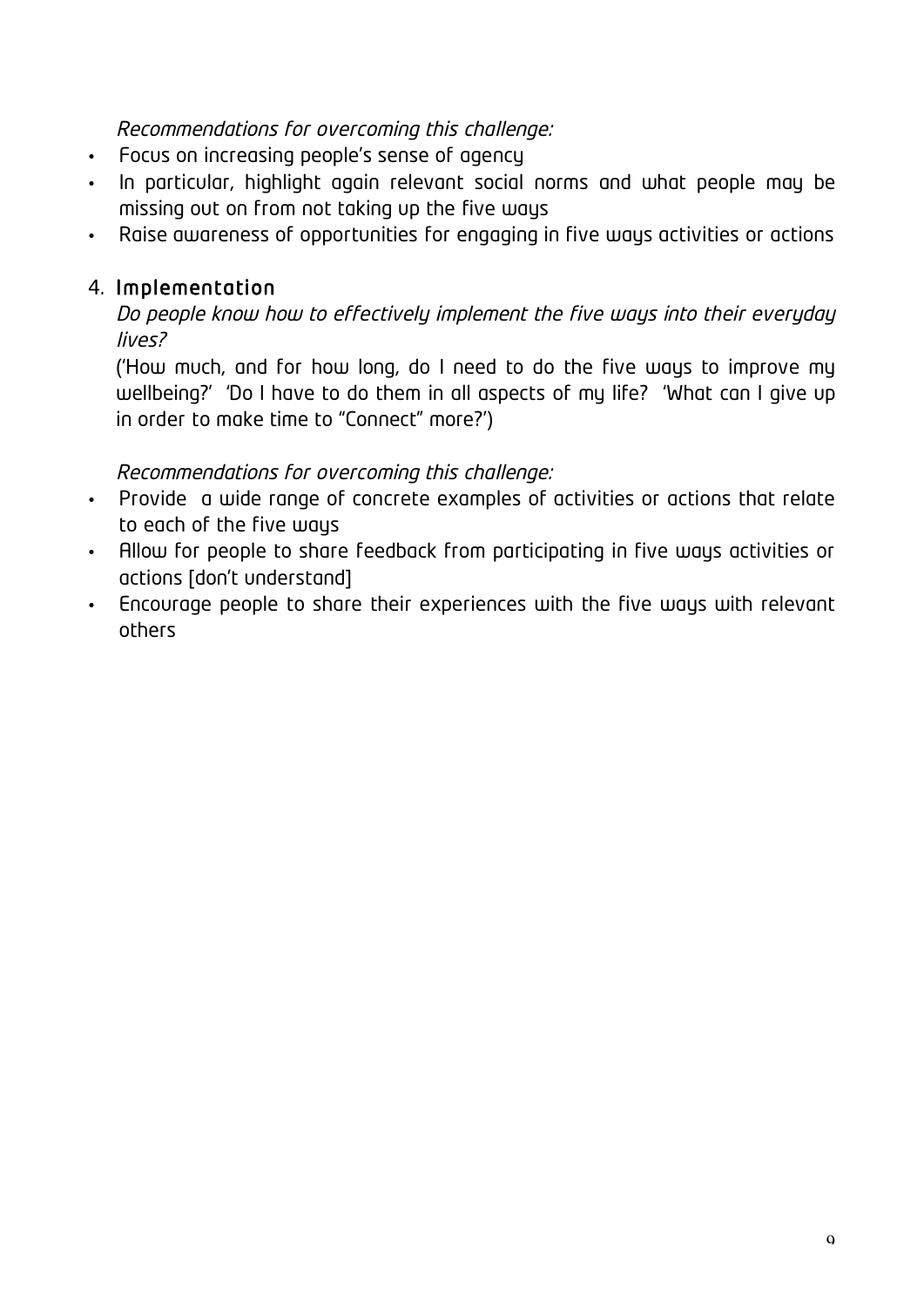## SUMMARY FINDINGS FROM PHASE 2: CREATION OF SAMPLE MATERIALS (Copies of materials produced are in Appendix 2)

#### THE CHALLENGE

- Take the fairly 'public sector' language and make it simple, accessible and engaging
- Find a way to make all 5 ways understandable and memorable
- Create a 'brand' for the 5 ways that is transferable so works with the initial 'leaflet' or printed material, and can be expanded and adapted for web, hoarding, poster, stickers, apps etc
- This brand or group of icons/triggers need to be recognizable for each of the 5 ways individually as well as in a group of 5 ie the imagery could be used for standalone posters on learning or connecting etc.
- To overcome the 4 barriers to take up (understanding, acceptance, agency and implementation).
- Help people to see that the 5 ways are a) simple b) effective c) not something new d) potentially life changing (if noticed, celebrated and expanded in day to day living).

#### THE KEY IDEAS TAKEN FORWARD TO TESTING:

- 1. The WoW Factor the Ways of Wellbeing Factors 1 to 5 How to boost your WoW factor – "Wow it's so easy", "Wow I'm already doing lots of Factor 2 and 3 but could easily up my factor 4 by doing x and y"
- 2. CLANG mnemonic "Life how's it clanging?" Connect, Learn, Active, Notice, Give. Using a mnemonic to help people remember the 5 ways was thought important, as few people (even those using the 5 ways regularly) found the 5 words easy to recall. Although it was universally agreed that CLANG was not ideal, throughout the creative phase, it was the only thing that helped everyone remember the 5 ways words themselves. A better one was not found, except by changing the original words.
- 3. 5 'button' icons for each of the 5 ways. These could be used to illustrate the brand, but also be highly flexible ways of 'signposting' all sorts of other activities around the city and in communities Eg leisure centre or community centre calendars and info leaflets could mark activities with 5 ways icons (a bit like healthy food labeling around the 5-a-day)
- 4. Happiness Playlists what's on your 'favourites' list? An interactive space or planner (on the leaflet and online) to write what you already do, what you could do more of, how you could tweak what you do to include more of the 5 ways etc. A way to track your current action, spot gaps where you could boost your wellbeing and ways to plan to do more.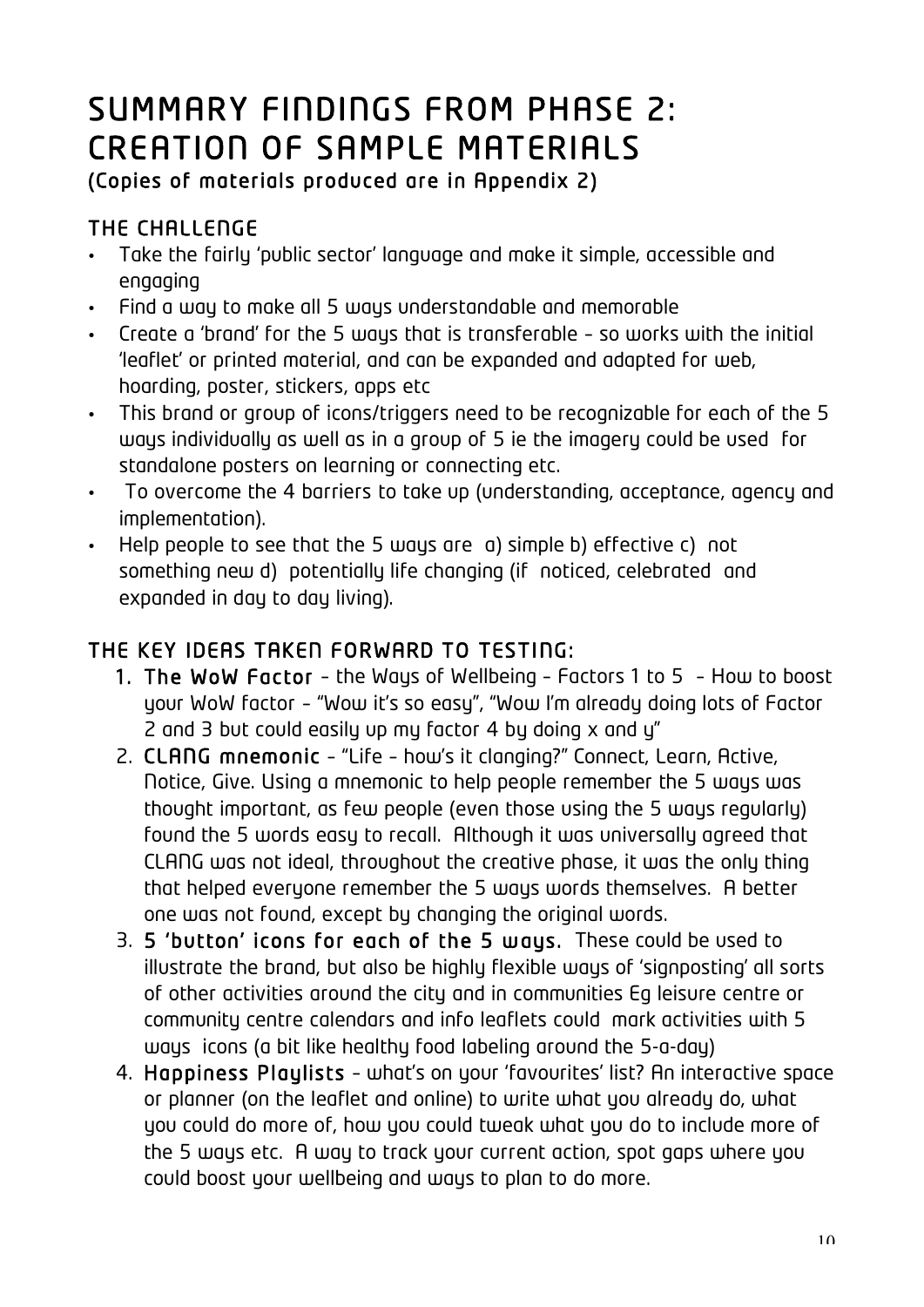#### THE RESULTS

(See Appendix 3 for copies of all 3 leaflets)

- 1. WoW LEAFLET –
- THE IDEA: Combine the ideas behind the WoW factor theme, the 5 'button icons' and a method for charting what you already do and what else you might do and it's effect on your wellbeing (chart and stickers). It also mentioned a WoW factor website to share ideas.
- THE STYLE: Bold, colourful, tri-fold leaflet, with a two-fold score chart inside and also a sticker leaflet.

#### 2. THE CLANG PLANNER

- THE IDEA: Combining the Clang mnemonic with 5 'button icons' and a large scale wall-planner to chart 5 ways activity at home or at work.
- THE STYLE: A large (A3) bi-fold leaflet, with a more hand-drawn illustrated feel, more neutral colour palette and a DIY planner.

#### 3. THE LITTLE BOOK OF…

- THE IDEA: A booklet full of images, quotes and examples to explain each of the 5 ways (using the CLANG mnemonic), in a light touch way. Something to keep in your pocket or wallet to remind you throughout the day.
- THE STYLE: A pocket sized (A7) booklet, using examples and photography throughout. Bright colours and a very short list-style interactive final page

#### OTHER IDEAS EXPLORED

- Photographic montages. Each of the 5 ways (words or icons) illustrated with dozens of tiny images, photos of ordinary people doing different everyday activities that boost wellbeing across the 5 ways.
- 5-a-day for Happiness along the lines of the 5-a-day fruit and vegetables, but 5-a-day for the mind. Focused on building mental capital to boost wellbeing/immunity to mental ill-health.
- Happiness sign language –hand signals, Eg. holding hands ( connect) pointing hand (notice) – throwing hand or 'walking fingers' (active) – outstretched hand (give) and hand with pencil/paintbrush etc (learn)
- Way-markers –signposts directing people to wellbeing activity
- Top Trumps pack of cards each having the relevant 5-ways icon in the corners and a simple 'do-it-today' idea or activity that would boost your happiness – collect the set, collect at shop counters, have them texted or twittered each day etc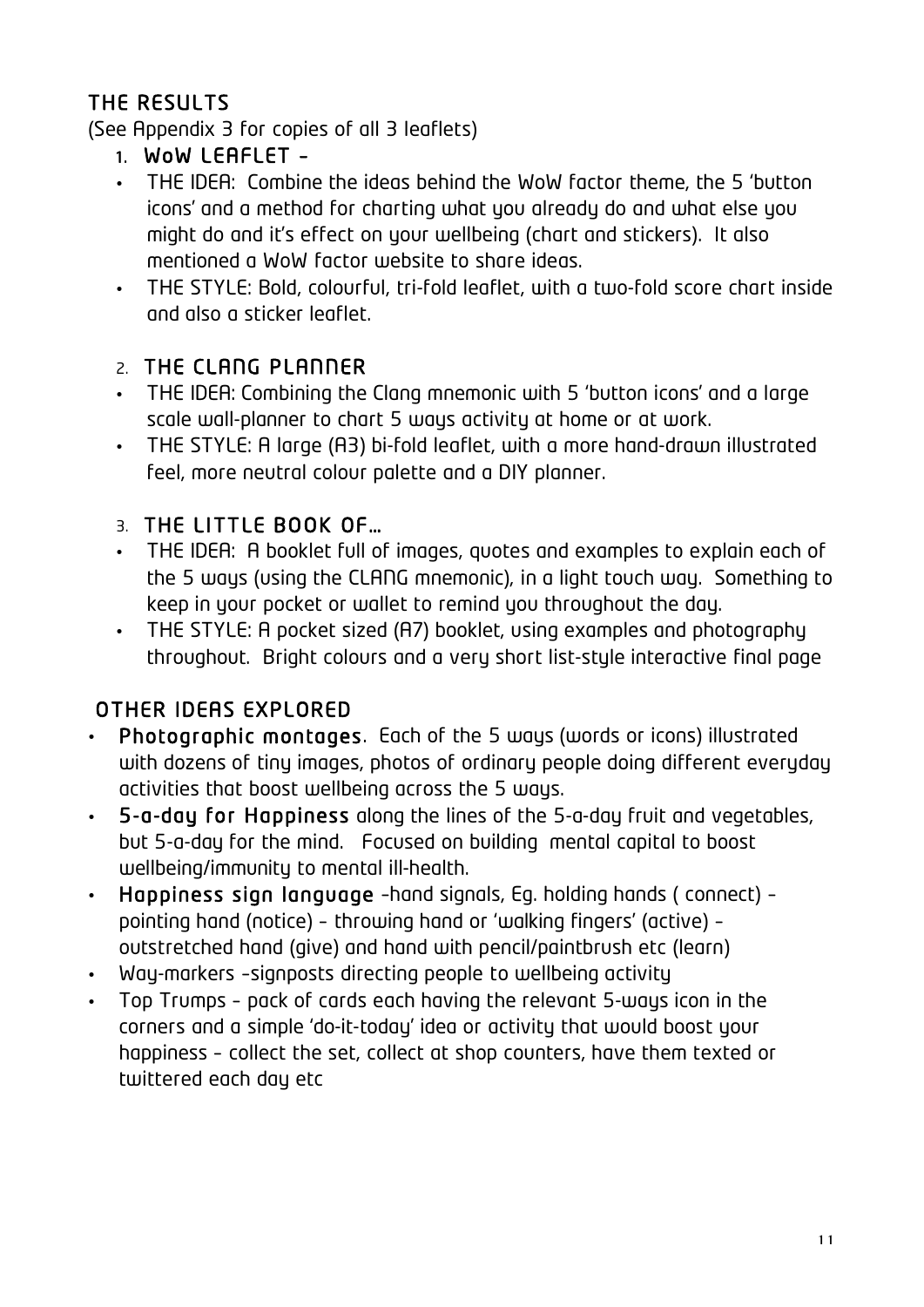# SUMMARY FINDINGS FROM PHASE 3:

TESTING MATERIALS<br>(Full report from Focus Groups is available in Appendix 2, and write up of informal interviews available on request)

#### OVERALL:

The abstract idea of the 5 ways in general and the theory behind each of the 5 ways specifically, held very little interest for most people. They felt they were either obvious or irrelevant. Examples shared by people they could relate to, suddenly make the purpose, benefits and opportunities the 5 ways presented become clear, achievable and attractive.

The overall evidence from the focus groups and other interviews suggests (as expected) that leaflets alone will have limited impact in promoting the 5 ways to increase well-being. Indeed it was agreed by some, that "the majority of people are anti-leaflet", and leaflets were often associated with "time wasting" when in a doctors' surgery etc. Those consulted (both in focus groups and informal interviews) agreed however, for those without knowledge and lack of access to information there is evidence that such leaflets could provide a "heads up" around ways to increase well-being and what the 5 ways mean through simple examples. Also, leaflets have the capacity to introduce the ideas behind the 5 ways and signpost people to other resources – both high-tech (e.g. web-based, social media) and low-tech (phone numbers, people-based interventions, further paper-based information). One interviewee said "this has made me aware that these things I have done have contributed to my own happiness. It is helpful to identify."

#### SPECIFICS - WHAT WORKS:

- Examples everyday, simple to do, recognize self in them, work for all ages/genders/ backgrounds
- Photos of real looking people doing real sorts of things capturing the 'mood' of each of the 5 ways. The image of the child's 5 painted fingers was particularly valued.
- Quotes to motivate others
- Bright colours (but not NHS blue)
- It not seeming to be a 'government' initiative.
- Really clear explanation of what each of the 5 ways are Short 'straplines' for each of the 5 ways e.g. Connect – People need People, etc combined with the brevity of explanation in both 'Clang' leaflets.
- Short but authoritative explanation of why the 5 ways help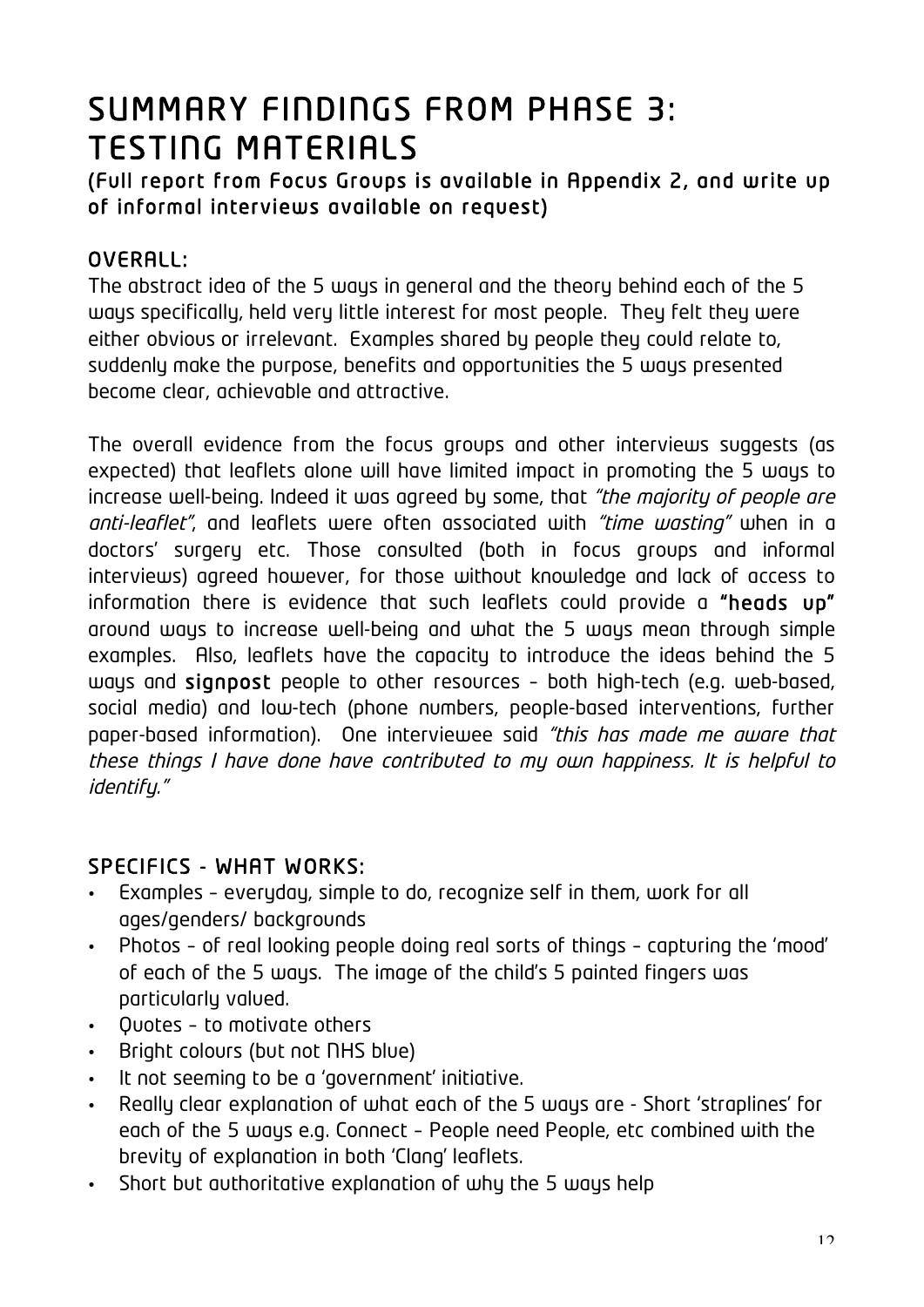- Small size in pocket, different, fun, easy reference
- Some localization would help feels like it's about us, here, accessible
- WoW heading was liked if it's clear that it stands for 'Ways of Wellbeing', so it's relevance is obvious (not clear in WoW leaflet)
- Overall the size, layout, feel and balance of the Clang booklet were popular with the vast majority of respondents.

#### SPECIFICS - WHAT DIDN'T WORK

- Lots of text
- Dull colours or dark colours (as hard to read writing on top)
- 'Scary' symbols
- 'Perfect' looking people
- Unattainable examples or ones with cost implications
- Large format (A3)
- Charts to fill in that look like kids star charts
- NHS sounding like they're preaching people about their own lives/happiness
- CLANG too many negative associations for all but the younger focus group members (although it did help remember the 5 ways)
- Trying to reach all people in the same way
- A lack of links to other information where and how to be able to do more of the 5 ways near you

#### WHERE & HOW?

The focus groups and interviewees were asked where and how information and materials like this should be available. All usual physical outlets were suggested – GPs, libraries, schools, shops, cafes community centres, hairdressers etc.

Some said they needed to be given as part of another intervention (eg. Doctors appointment, school meeting, or through a group or information sharing session), others felt it shouldn't come from an 'authority' (Eg NHS, government or Council)

There was clear differentiation between what was thought to help 'the general public' and what might reach 'target groups'. Some felt the target should be those with current mental health difficulties, others recognized it was attempting to get awareness of mental 'health' (as opposed to illness) in the public domain and so the target would be broad.

A variety of other mediums were suggested for 5 ways messaging:

- Facebook, Twitter etc (incl. an app like Sidekick's 'Buddy')
- Through 'professionals' with specific groups (social workers, carer groups etc)
- Local Radio phone ins
- Workshops and discussion/support groups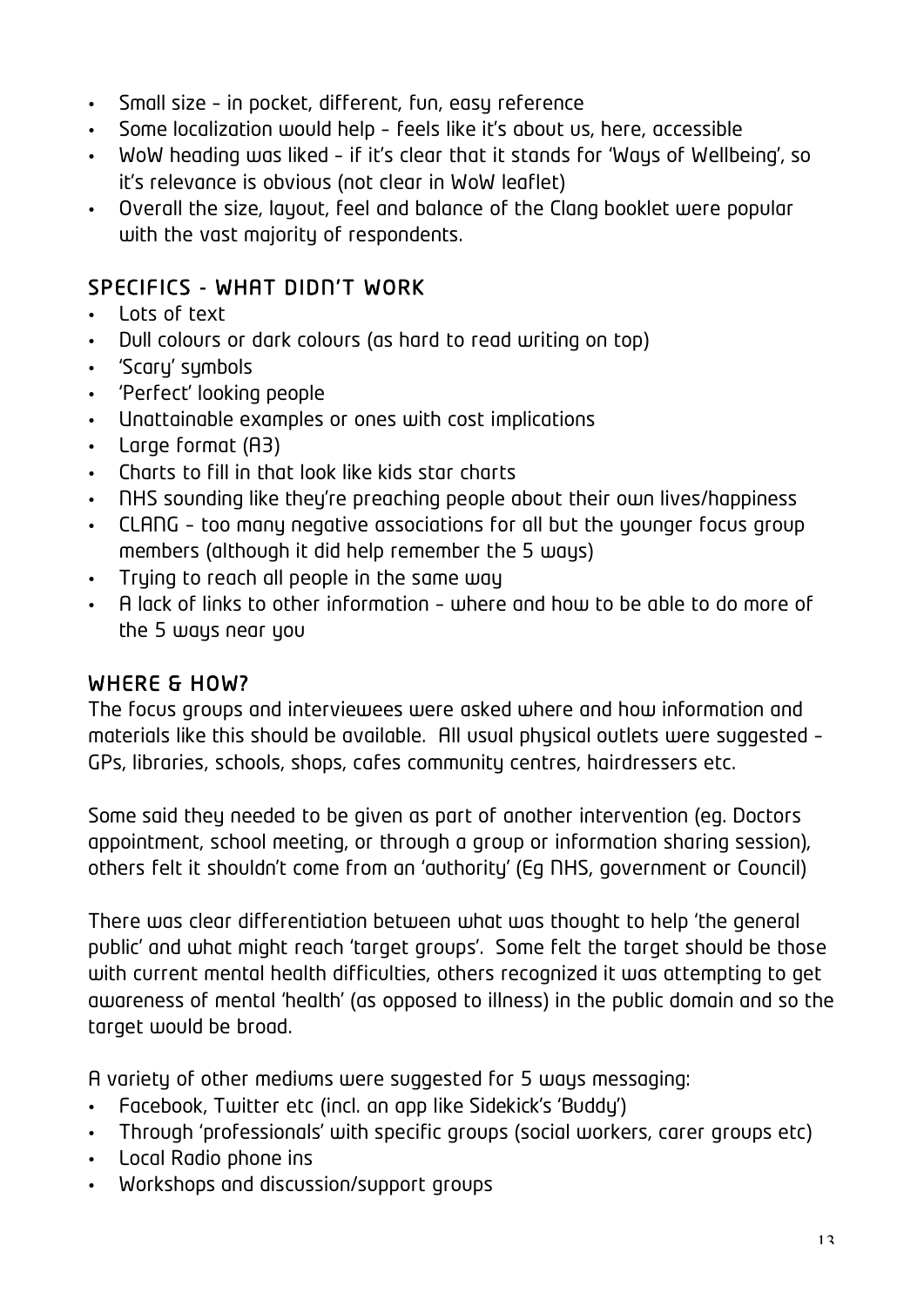### SUMMARY FINDINGS FROM PHASE 4: SOCIAL MARKETING INPUT

The Social Marketing & Communication Brainstorming Session took the findings from the research stage and come up with a broad plan to take the messages to scale. The following are the 10 key principles & recommended approaches from that meeting:

- 1. The guiding principles for successful social marketing the 5 ways to wellbeing are: keep it SIMPLE, PLAYFUL, PARTICIPATIVE, aim to SURPRISE, INTRIGUE, ENGAGE, INQUIRE
- 2. We're giving people something they haven't asked for and don't even consciously know they want/need. And We're telling people things they already know and asking them to do stuff they already do. This is a strength – ('pat on the back ' appreciation, and the benefits gained from just noticing and valuing them) – but it can also be a weakness (what's the point). – So we need to show that the 5 ways benefits grow when you notice them AND that when you think about them more, you'll spot the gaps, which are simple & easy opportunities to grow your happiness/wellbeing
- 3. Ask, don't tell. Because of 2) the message needs to highlight not 'educate'. We're encouraging people to recognize what they do, to share and contribute their wisdom on this and to notice what else would add to what they already have. Engagement and participation are key here or it will seem like 'telling'.
- 4. What, why, how in that order. What: the provocation something that grabs their attention in a world crammed with information and messages. Why: the justification, backed by science, and it's free and easy. How: Practical suggestions making it easy to act. Remembering the exact 5 words ISN"T the 1<sup>st</sup> and most important thing initially -gaining peoples' attention and interest is paramount, and precise recall can then build over time.
- 5. Tagging daily life. In many ways we are encouraging people to 'TAG' their normal activities – we're grouping what happens into themes so people can recognize them, share them and do more of them – emphasizing that it's NOT a chore (this is a benefit over many other public information campaigns – you're not being asked to do organic shopping, join a gym etc).
- 6. Build on what's there. We should aim to integrate the message and the medium into daily life as much as possible – build on existing habits, use existing channels - bus journeus, phones supermarkets etc. What do people already do and where do they already get their messages? How do people live and work and find their happiness.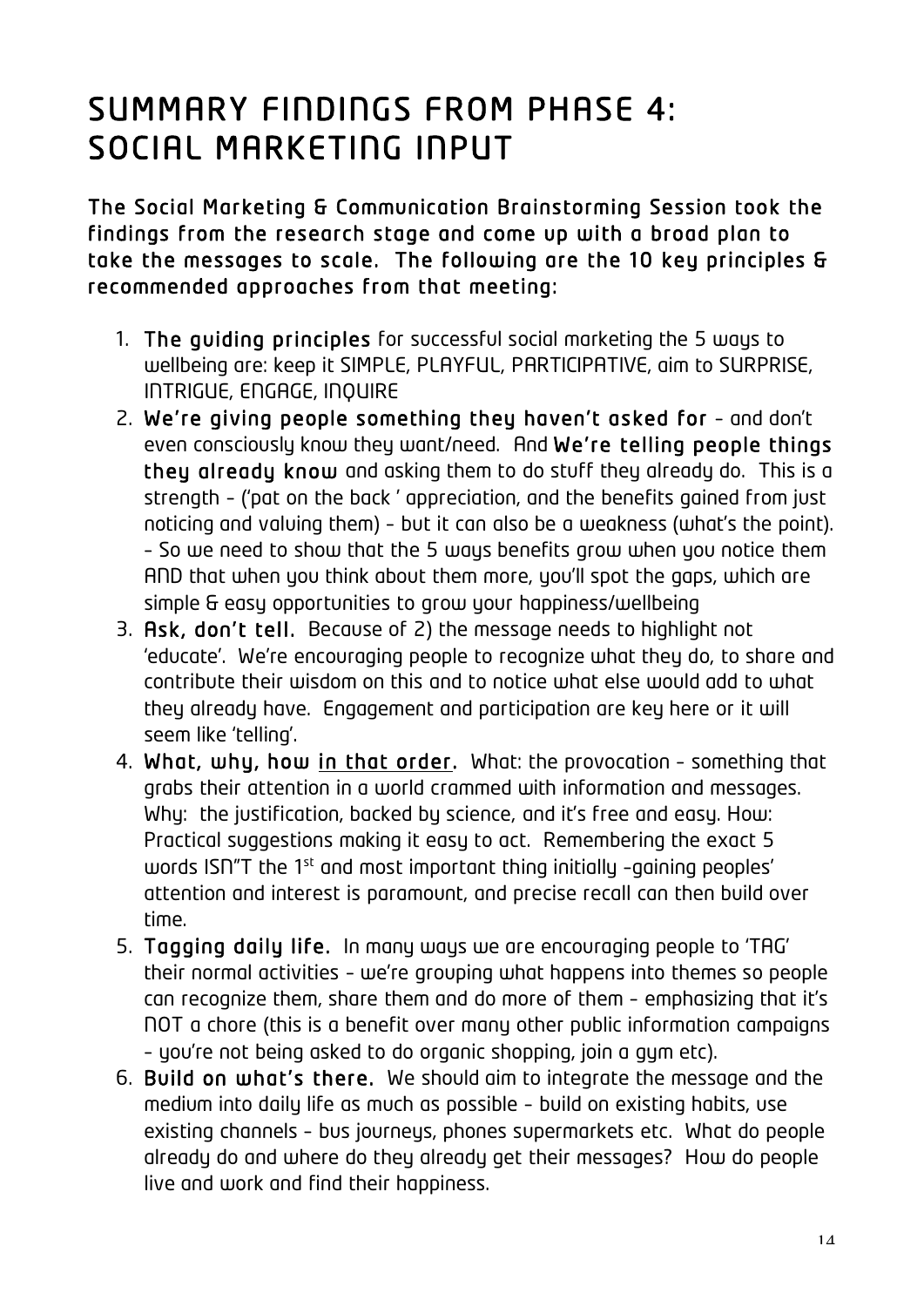- 7. Share-ability' is key For it to go to scale all ideas need to include an element of 'share'. This will allow it to become viral. Eg. a Swap Shop style notion of exchange about WHAT DO YOU DO in these 5 areas? It may be worth considering the use of ambassadors (trusted people in each group and community), to act as local catalysts for this process. Sharing empowers the public to tell us whilst reminding themselves these activities are important in the process.
- 8. Going viral. Alongside traditional communication channels, big brands also develop viral activities that get publicity, media attention, build curiosity. So if different 'quirky' campaign options for each of the 5 ways would multiply effectiveness as the themes build on each other. This interest will generate curiosity, which will open the door for learning, understanding and take up to grow.
- 9. Deliberate fragmentation is positive let a campaign be adaptive, iterative, learning and expanding as it goes. The audience for 5 ways is very, very diverse. To try to reach all with 1 message and in few mediums will dilute it to a point at which it is becomes meaningless to most people. Segmentation makes it more relevant, localized and purposeful to different demographics and provides a logic to each approach. It also allows a campaign to stay fresh and interesting for longer, and will build momentum as different strands cross-over and develop the ideas. Not having an answer is a strength which allows a range of key partnerships to be developed.
- 10. Start broad, then narrow. If the aspiration is for widespread adoption of the 5 ways, the campaign work should aim to build momentum with the general public before homing in on the harder to reach audiences. Efforts to persuade reluctant (target) markets first won't connect with the general public, and will make widespread adoption more difficult later. We need to celebrate rather than sell, building on the easiest wins first, which prepares the way for targeted material to fall on more fertile ground.

#### [The detailed recommended plans that came from this phase, follow in the next section.]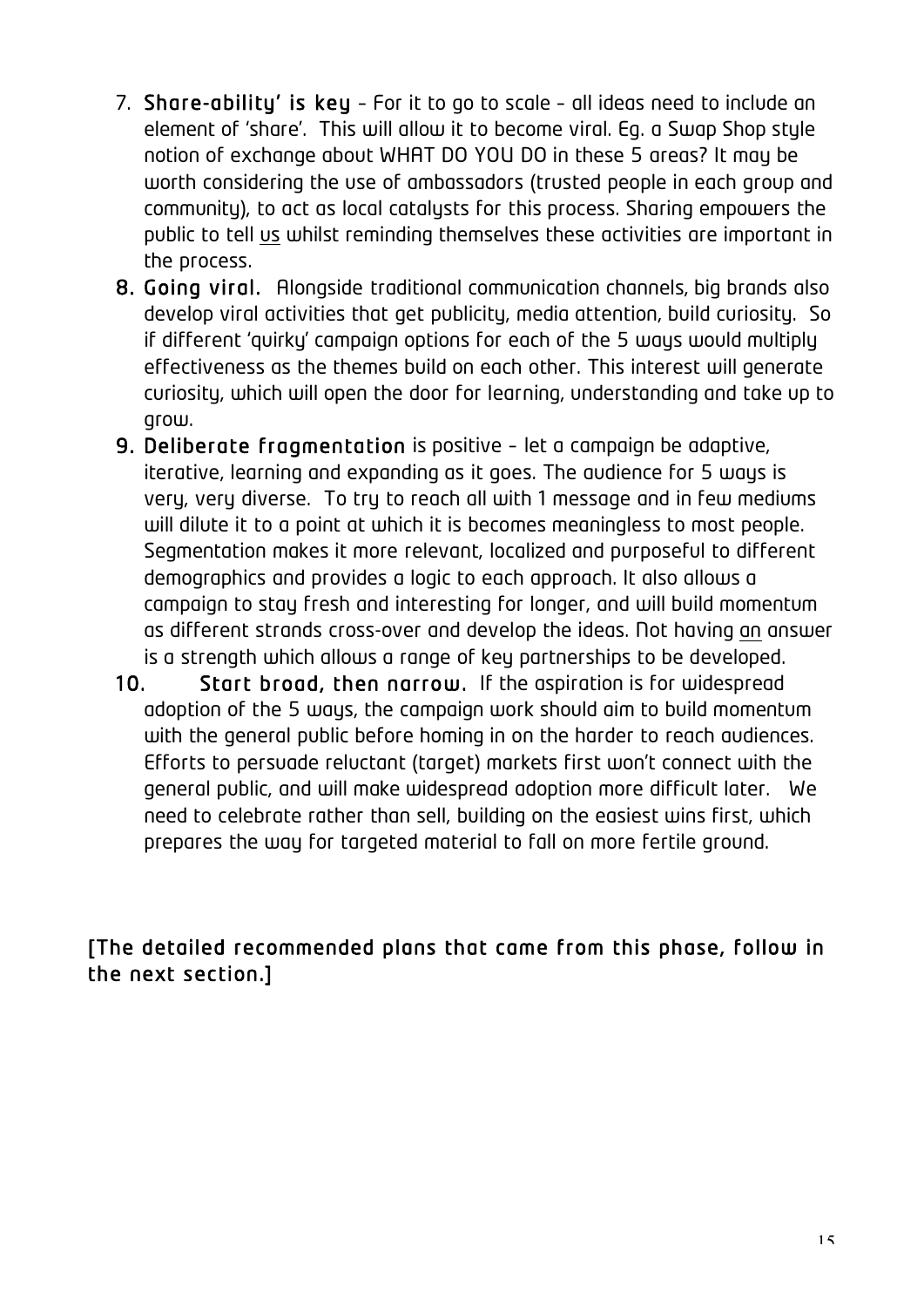## RECOMMENDATIONS:

The result of the research, design, testing and planning stages of this work have resulted in two recommended options for social marketing of the 5 ways to wellbeing amongst the general public and to specific target groups.

- Option A outlines a conventional print style campaign, backed up by social media and harnessing trusted existing channels to reach target groups. It outlines the recommended route for using a single, unified 'brand' to spread understanding and take up of the 5 ways.
- Option B outlines a range of innovative campaigning ideas to build on the basic communication line. This method harnesses many of the tricks of the trade of marketing and advertising but subverts them to get the levels of take up enjoyed by big brands. In this model you don't need the 'branding' to be uniform – it's the idea that threads through the campaign; the medium, messages and images can adapt to different audiences, places, times, spaces etc.

Options A and B are not mutually exclusive. They perform different functions, and aspects of each can be combined, either in series or in parallel. Option B in particular, offers the flexibility to 'pick and choose' some campaigning tools that could be used as part of Option A or as stand-alone activities.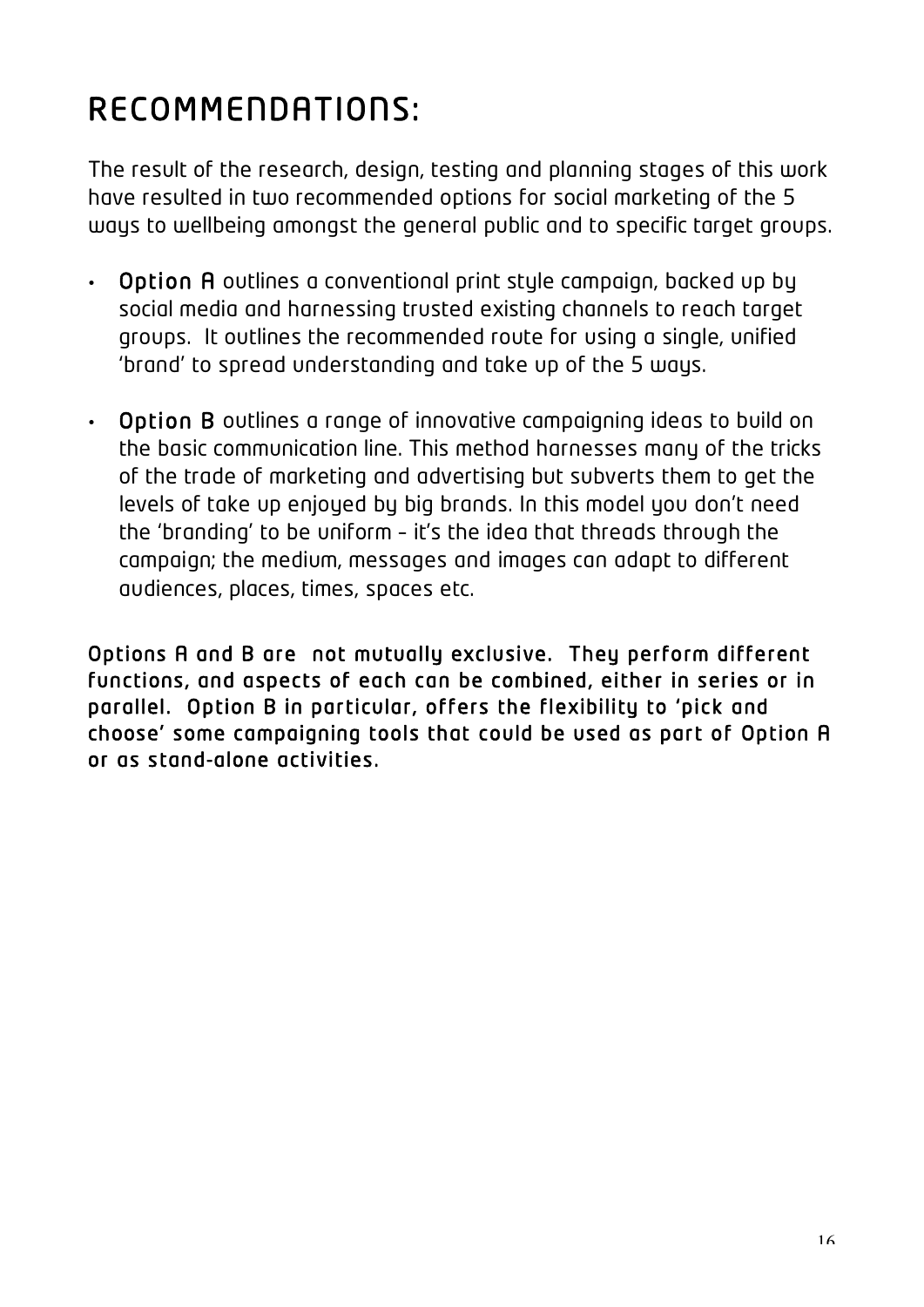## OPTION A:

#### WHAT:

Themed around the WoW Factors and 'what do you do?', with an emphasis on the twin tools of photographs and examples, the campaign should center on what real people do in their real lives that exemplify the 5 ways to wellbeing. Accessibility and benefits are illustrated through thousands of simple & easy opportunities to grow your happiness/wellbeing.

The campaign should be interactive from the start, encouraging people to recognize what they do, contribute their thoughts and notice what else would add to what they already have. This sense of sharing brings the best of localism whilst connecting to the universal nature of the 5 ways. It avoids 'preaching ' about health by asking rather than telling, at the same time, informing and inspiring people through the sharing of activities that benefit wellbeing most.

The campaign should combine printed materials (leaflets, posters, adverts) with social media, to build interest and awareness and allow people to engage in and contribute to the campaign themselves. The tone and methods allow easy and valuable adaptation for target groups, as the examples, images and quotes can be as tailored as required. This theme of sharing is perfectly suited to workshops, discussion groups, and tailored sessions in which vulnerable groups can share what works for them.

#### HOW:

- The 'Leaflet' taking the best of the Clang Booklet produced, with some tweaks to the detail as outlined here we recommend:
	- o THEME: "The Little Book of WoW" (with the 5 Ways of Wellbeing clearly marked on the hand image) or the "Little Book of Happiness". (NB not wellbeing as people didn't connect with this word enough to pick up the material in the 1st place)
	- o FORMAT: Small (A7) booklet OR business card sized fold out leaflet (like mini maps that open up to A4)
	- o COLOUR: Bright, light colours (though not the blue cover that was overly associated with NHS)
	- o WORDING: Keep it simple and short. Less is more.
		- Use the front cover to intrigue (and get people to pick it up)
		- Say something short about the why, citing a scientific fact (Eg research has found that there are 5 areas of life that give us the biggest boost to our wellbeing).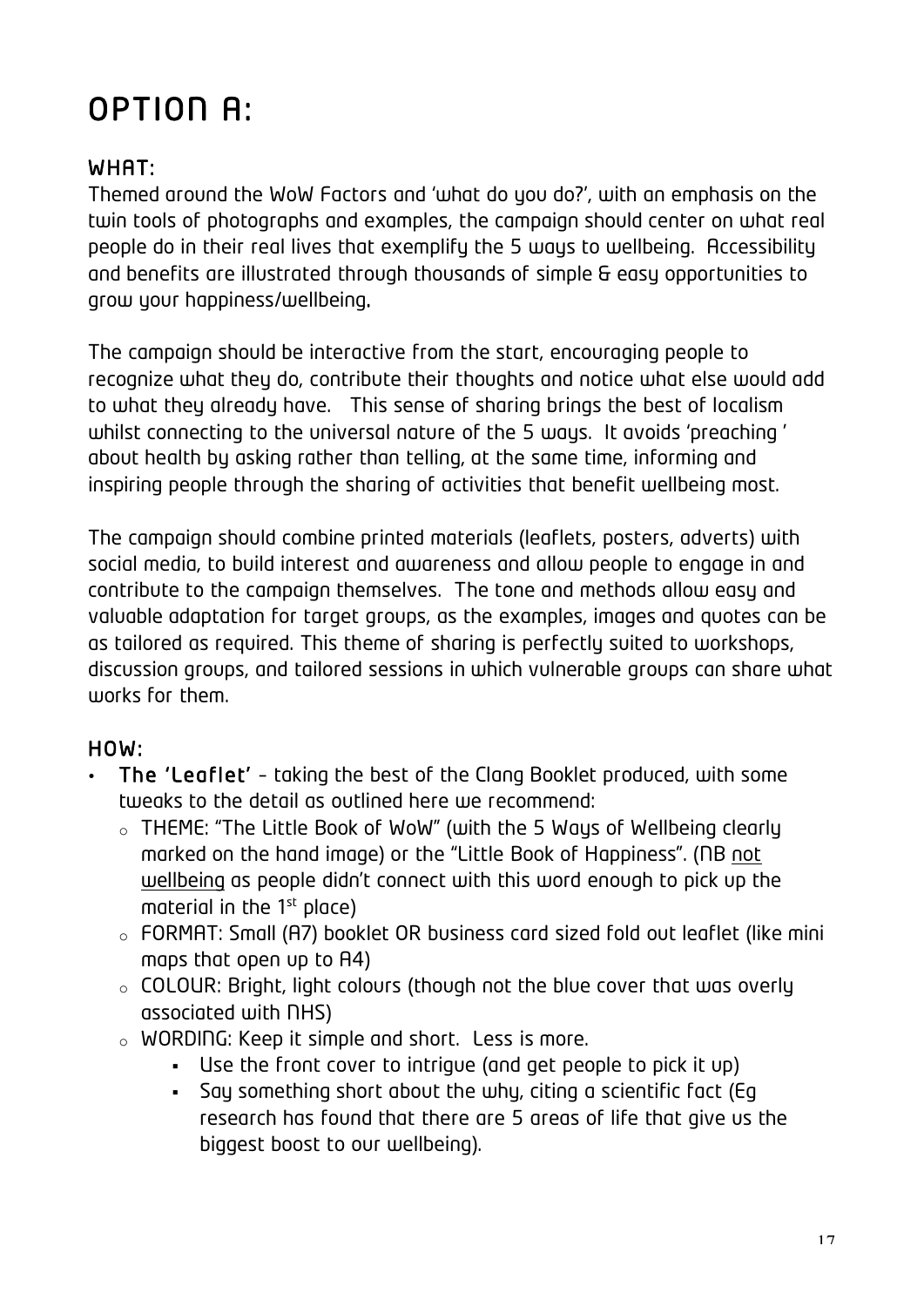- Make it clear you don't need to find time or money to do any of them and doing just little more of these Ways of Wellbeing will increase your daily WoW factor.
- For each of the 5 ways, use a short strapline (Eg People need people; Give a little, get a lot; Active body, healthy mind; Love learning, love life; Notice the small stuff)
- With a short explanation ( as in the Clang Booklet)
- And then wholly rely on examples in the form of quotes and images:
- o EXAMPLES: Accessible and easy. Short and sharp. Varied demographically. 'Thank a friend', 'Walk to the shops', 'Try a new recipe',
- o IMAGES: Use all ages, backgrounds, looks. Avoid people who look too 'perfect'. The images should clearly show the activity and should link to the examples and/or quotes. Ideally take images of the people supplying the examples/quotes doing the activity described.
- o QUOTES/STORIES: See the Clang booklet for ideas, but being really careful that no part of them excludes – so the backyard safari quote was very popular, but miss out the reference to the Wildlife Trust. Get REAL examples and use them from the start –crediting people if possible
- o FOCUS: Sharing what works, what's achievable, what's real and what helps. This is what X does, what do YOU do…. This theme can build, as more people share, there are more examples and quotes to use and more opportunities to share in other mediums (see below)
- $\circ$  COVER the child's painted hand image (from the back of the tested Clang Booklet) was a very popular image. A similar style shot could be used on the front cover, with a direct link to the 5 of the 5 ways. The title of Little Book of WoW (or Happiness) should be used to grab peoples' attention and intrigue enough to pick it up and open up to the information inside (see Point 4 on Page 13)

#### • Posters/Adshells

- o Building on the themes above create posters (different sizes for different outlets) for each of the 5 ways – made from montages of many images with the relevant word across them (or use the images as 'pixel' type parts of the word itself)
- o Plus other posters using singular images with examples/quotes and 'What do YOU do?' with links to where to upload their images/examples and to find out more.
- o The posters can be tailored to the setting eg. Learn themed in Libraries & Museums and schools, Active themed in sports halls or public stairwells, Notice themed on the street or buses, Connect themed in local neighbourhoods & community Centres etc. This builds on the 'well done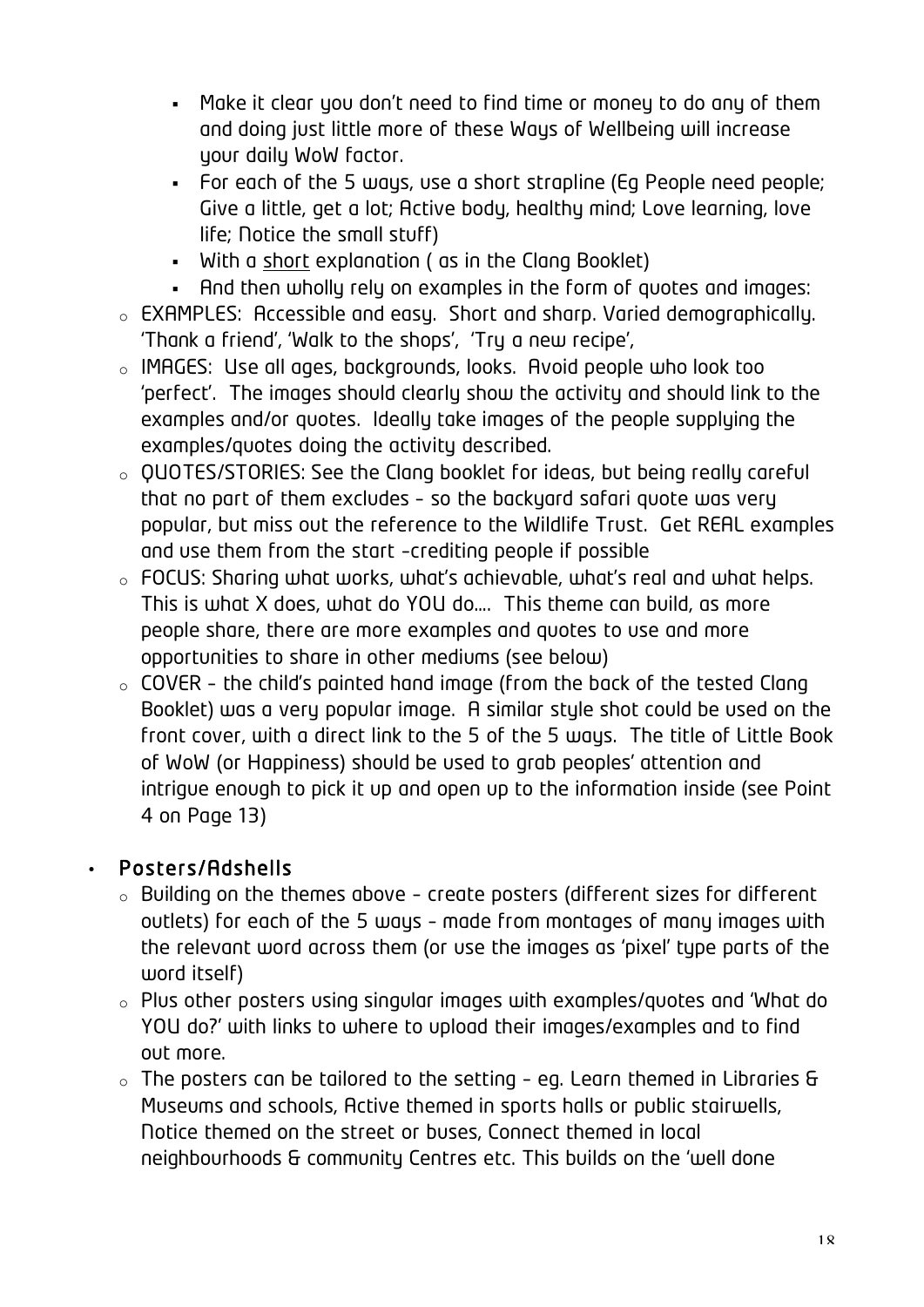you're doing it' aspect of the campaign and encourages/signposts those who aren't.

 $\circ$  **Always** advertise where people can upload their example or image so the public's images become the campaign itself

#### • Adverts

o Use the poster images (above) as adverts in local press, neighbourhood newsletters & community information sources. Use every opportunity to ask people to interact – what do YOU do – in a mass peer to peer learning process

#### • Website & Social Media

- $\circ$  A website should be created where people can explore the ideas, examples and the images more and upload their own successes in doing more of the 5 ways.
- $\circ$  The website must also be a place to get (and share) links to the many different opportunities and 5 ways activities in their community – tagged appropriately for each of the 5 (courses, walking groups, allotments, choirs, community centres, street parties, volunteering opportunities etc.)
- o Facebook, Twitter and Flickr sites should all be utilized to make sure the above information and opportunities are available in the format different groups are already using.
- o An automated system could be included (twitter, email or Facebook) to send 5 ways daily 'actions' to subscribers – something very simple – thank a stranger, notice the tops of buildings, take the long route, call someone you haven't seen recently etc. Again these would in time, be generated by the public themselves.

#### • Traditional Media

o Local Radio (all levels) and Local Print media can be involved in the 'What do you do' theme via phone-ins and columns. Invite people who have used the 5 ways to talk about the benefits and ask the audience/readers to call in/email with their examples of WoW factor. Regular columns/shows can share the best of each week's ideas and explore local opportunities around a 5 ways theme. Competitions could feature with support from partners for WoW Factor Champions.

#### • Targeted Workshops/Sessions/Groups

o The same tools and ideas can be honed down to reach those groups least likely to access public opportunities to engage, and perhaps most likely to benefit from 5 ways work. Leaflets, posters and online forums, can be tailored to the examples, stories and images to any specific group or locality.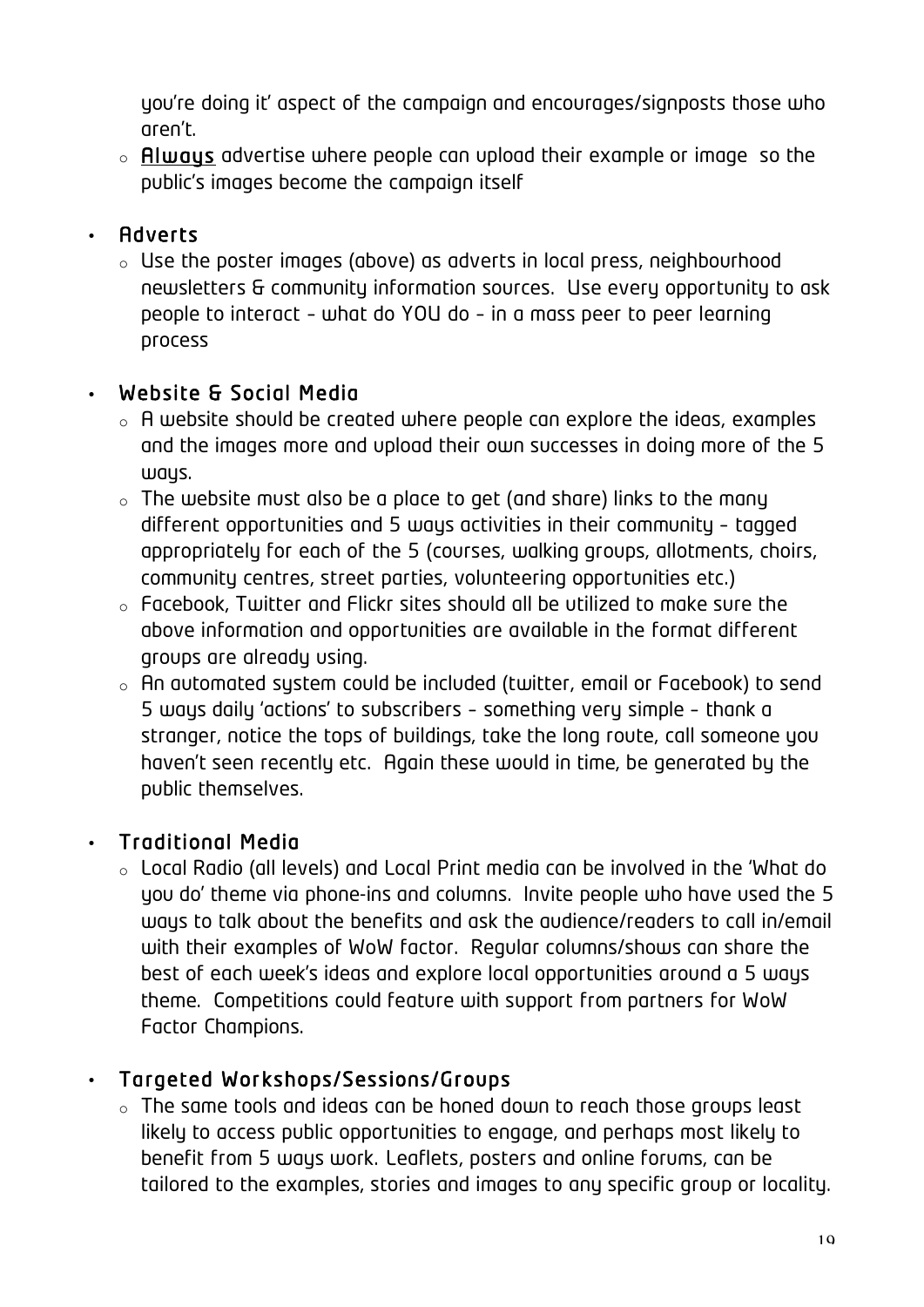These can then be used as a 'take-home' given by trusted advocates (GPs, social workers, community groups, teachers etc) or as an invitation to a workshop, discussion group or event. All such sessions could be used to introduce and explore the 5 ways together and come up with individual and group ideas and plans for how to expand 5 ways activity in the circumstances of the particular demographic group.

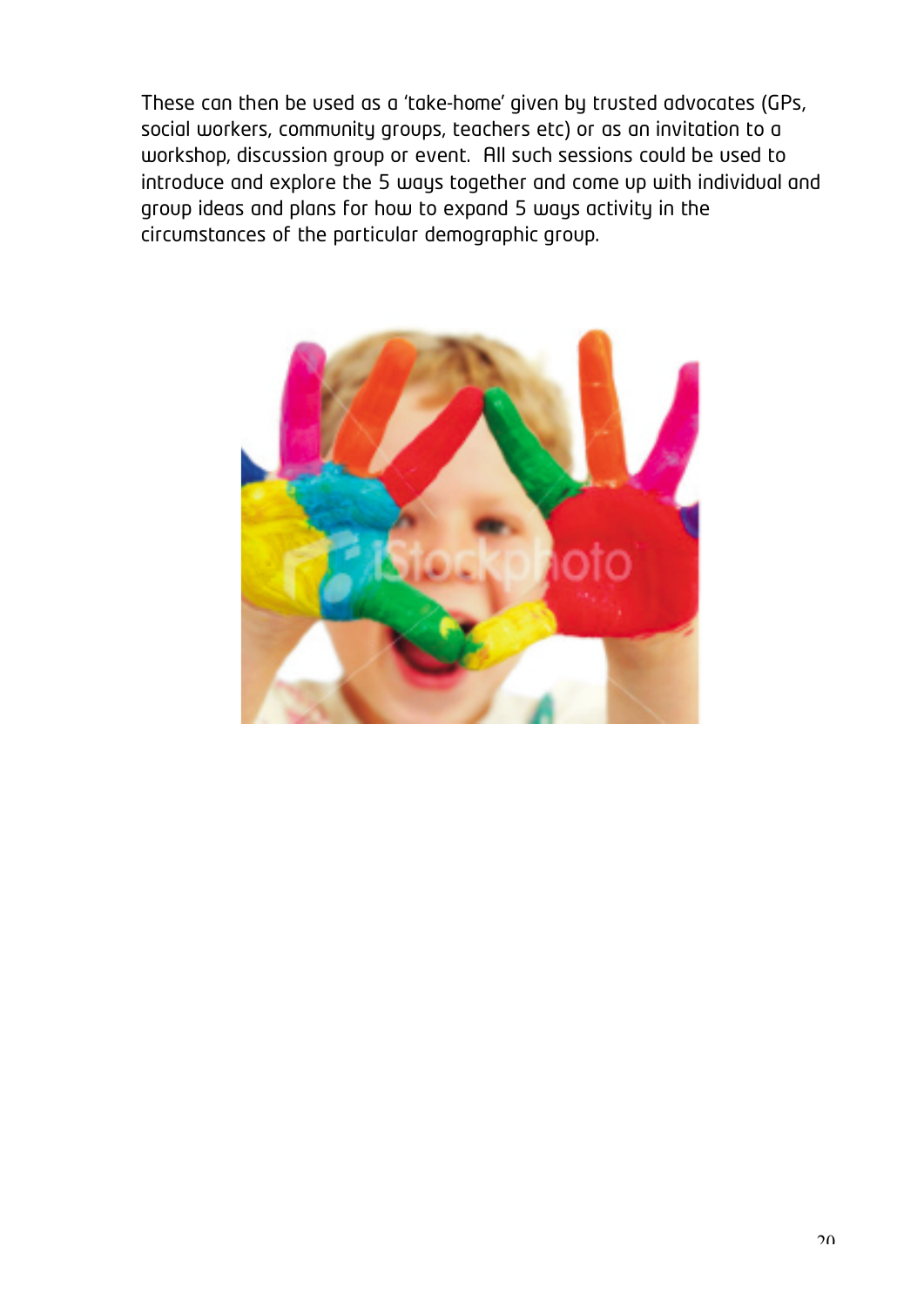## OPTION B:

#### WHAT:

The theme of FREE HAPPINESS to be used in a wide-ranging, adaptive and creative campaign. Its segmented approach to different audiences makes it more meaningful, localized and purposeful to different demographics and provides a logic to each approach. It also allows the 'campaign' to stay fresh and interesting for longer, and will build momentum as different 'strands' cross-over and develop the ideas.

This Option takes the principles adopted by leading big consumer brands, which often play to the idea that their products bring happiness, and subverts those techniques to empower people to find happiness themselves, for free. Alongside the more traditional communication channels, big brands also develop viral activities that get publicity, media attention, build curiosity etc. So Option B offers different 'quirky' campaign options for each of the 5 ways so that the interest will generate curiosity which will open the door for more traditional learning, understanding and take up to grow.

The idea of "Free Happiness" plays to a wide range of (often subconscious) attractors for people of all backgrounds:

- Everyone likes something for Free and everyone likes Happiness, so 'Free Happiness' is a win-win attractor for all
- It has associations with Freedom
	- o how can you free YOURSELF to be happier?
	- o how can we 'free' the idea of happiness from where it's trapped?
- The activities are free to do
- It challenges ideas of 'value' and 'cost' these things are free from cost but high in value – compared to a lot of things advertised which are high cost, low value
- You're free to take the ideas
- You're free to share your ideas
- You can freely do and share ideas (and happiness!) outside of the parameters of the campaign
- Improving your wellbeing boosts resilience and frees us from aspects of mental health problems.

There are lots of 'advertising' playing with words opportunities

- o Try one get one free
- $\circ$  5 4 Free (5 ways to wellbeing for free)
- $\circ$  Free-be (happy, well, active etc)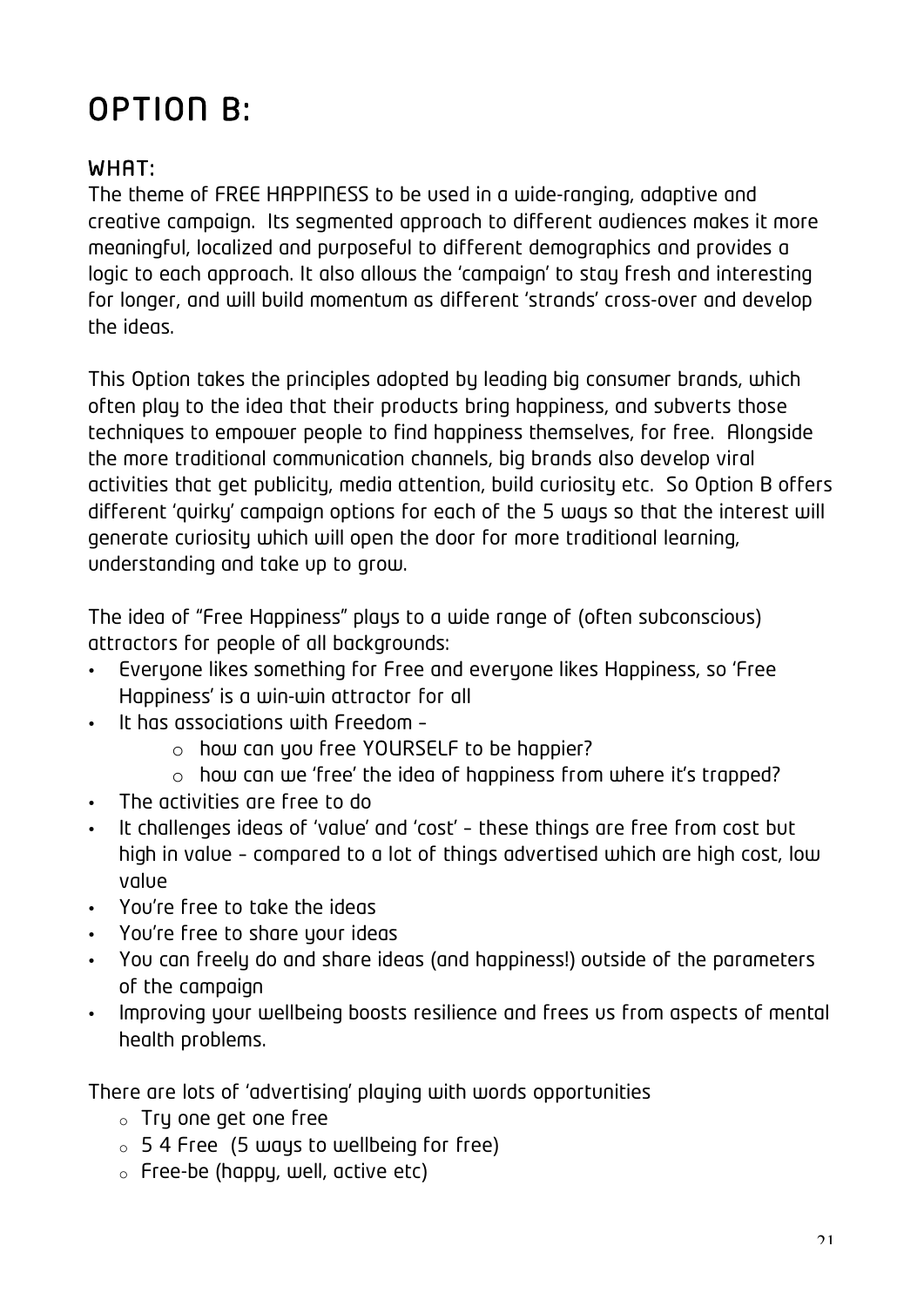#### HOW:

- Start the process with a succession of 'Free Happiness' messages via simple flyers, and really harnessing social media. An intriguing 'placard' based campaign, that isn't, at first obviously directive to anywhere (ref. the Orange pre-launch teaser campaign highlighting the colour without reference to phones). Get people speculating about 'Free Happiness' on the street and online. Use outlets that already exist – mobile phones, bus stops, summer festivals.
- Follow this with 'quirky' campaign options for each of the 5 ways, these should intrigue and engage more than inform, for example:
	- $\circ$  Hand out 'special' paper 3D-style glasses with the promise that they lead to Free Happiness -– get people to try them on and see what they 'notice' before revealing a fact & activity related to the theme, emphasizing the fact that you clearly don't need anything 'extra' to start noticing more of the world and getting the benefits.
	- $\circ$  Hand out thank you cards (or thank you currency) for 'GIVE' by repeating a staged event designed to elicit a helpful response (eg. Dropping something that scatters)
	- $\circ$  Give away un-inflated balloons with a fact about being ACTIVE which has information about this one of the 5 ways on it when they 'actively' inflate it
	- o Create 'top trumps' style fact cards as collectable items which rate local features by 5 ways measures for LEARN.
	- o Friendship bracelets with messages on them about the value of **CONNECTing**
- These action will reach both those they directly touch, plus many more if filmed and uploaded to Youtube
- These individual campaigns don't need to cover the city. They get publicity, media attention, build curiosity and momentum for the overall campaign 'out there', opening the door for learning understanding and take up to grow.
- The more 'information' based aspects can also be more tailored:
	- o Free Happiness Voucher books rip out booklets with 'vouchers' for different free activities within each of the 5 ways – looking like a booklet of Tesco schools vouchers, or discount vouchers, but each with a different idea, example or quote about a 5 ways action.
	- o 'Free Happiness' seed packets to reach 'older' audiences information inside a seed packet style container about how wellbeing is grown with the 5 ways
	- o Headache style packaging for 'the Pain Relief money can't buy', containing youth oriented advice about stress relief through the 5 ways.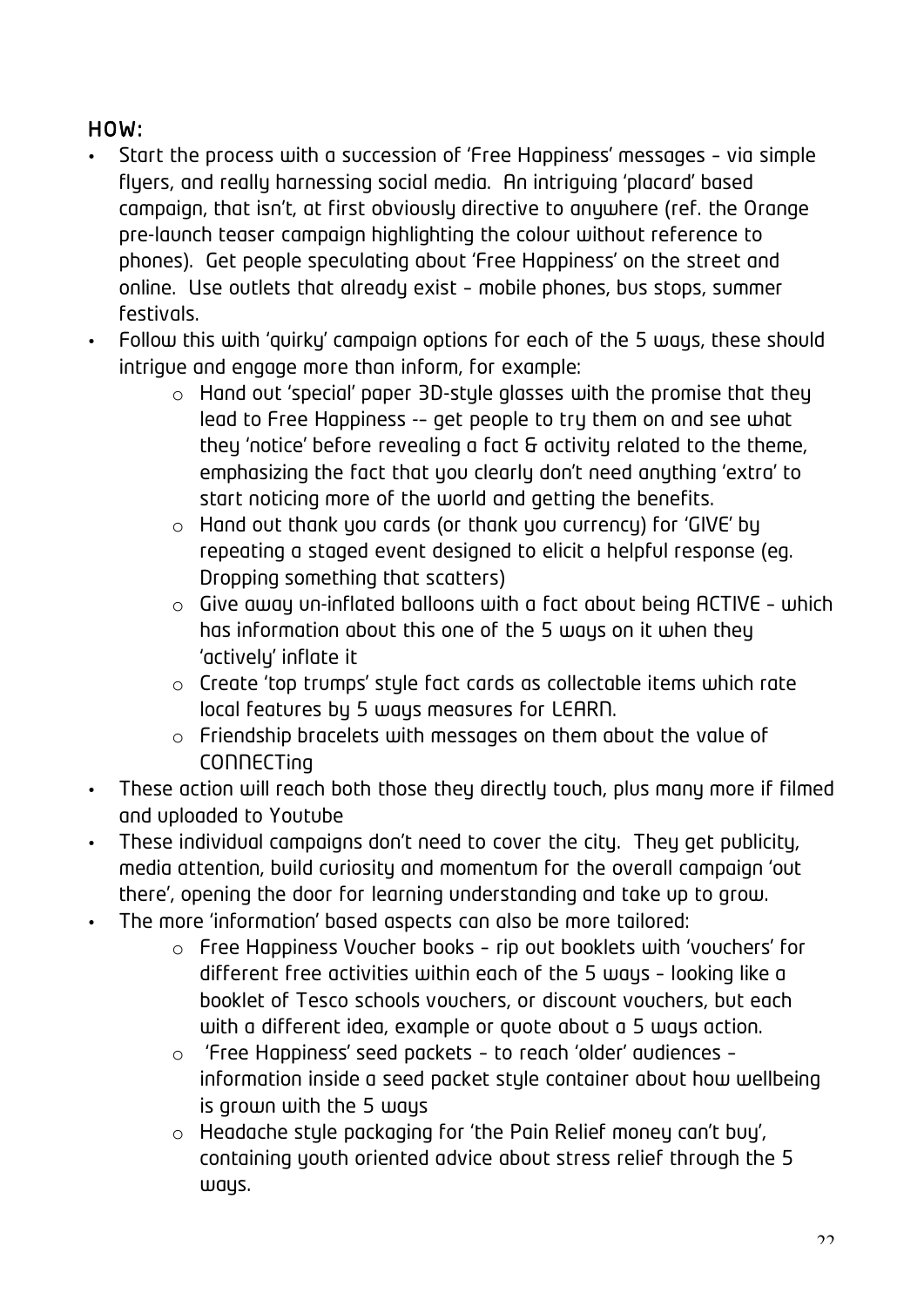- o Free 'Spice up your Happiness' sachets with information and examples tailored to minority groups and demographics
- Expand on the idea of tagging daily life. Encourage people to (mentally) 'TAG' their normal activities – grouping what happens into themes so they can recognize them, share them and do more of them – emphasizing that it's NOT a chore. Seeing and recognizing tags affirms good feelings about what people are already doing AND helps them spot and fill gaps easily, simply and FREELY. This is a benefit over many other public information campaigns – you're not being asked to do organic shopping, join a gym etc). Twitter and Facebook hashtags lend themselves very well to such an approach. The catchphrase 'Free Happiness Bag it -Tag it!" could be used to encourage this.
- The opportunities for uploading photos, examples and quotes are all just as key in this Option as in Option A, but in this case the emphasis is about "Where do you get 'Free Happiness'?" – with online and offline options for sharing images. This can generate significant numbers if encouraged to 'go viral' with the support of the various segmented marketing campaigns described above. [Eg. 'extreme-ironing' online shows how a simple idea can gain extraordinary momentum and largely through word of mouth and the level of 'people power' afforded by their entirely participative and audience generated content.]

As for Option A, the whole of this campaign must be based around 'what do you do…pass it on'. It should start with intriguing provocations, then build into segmented information sharing, relevant to different audiences and provided through their favoured mediums.

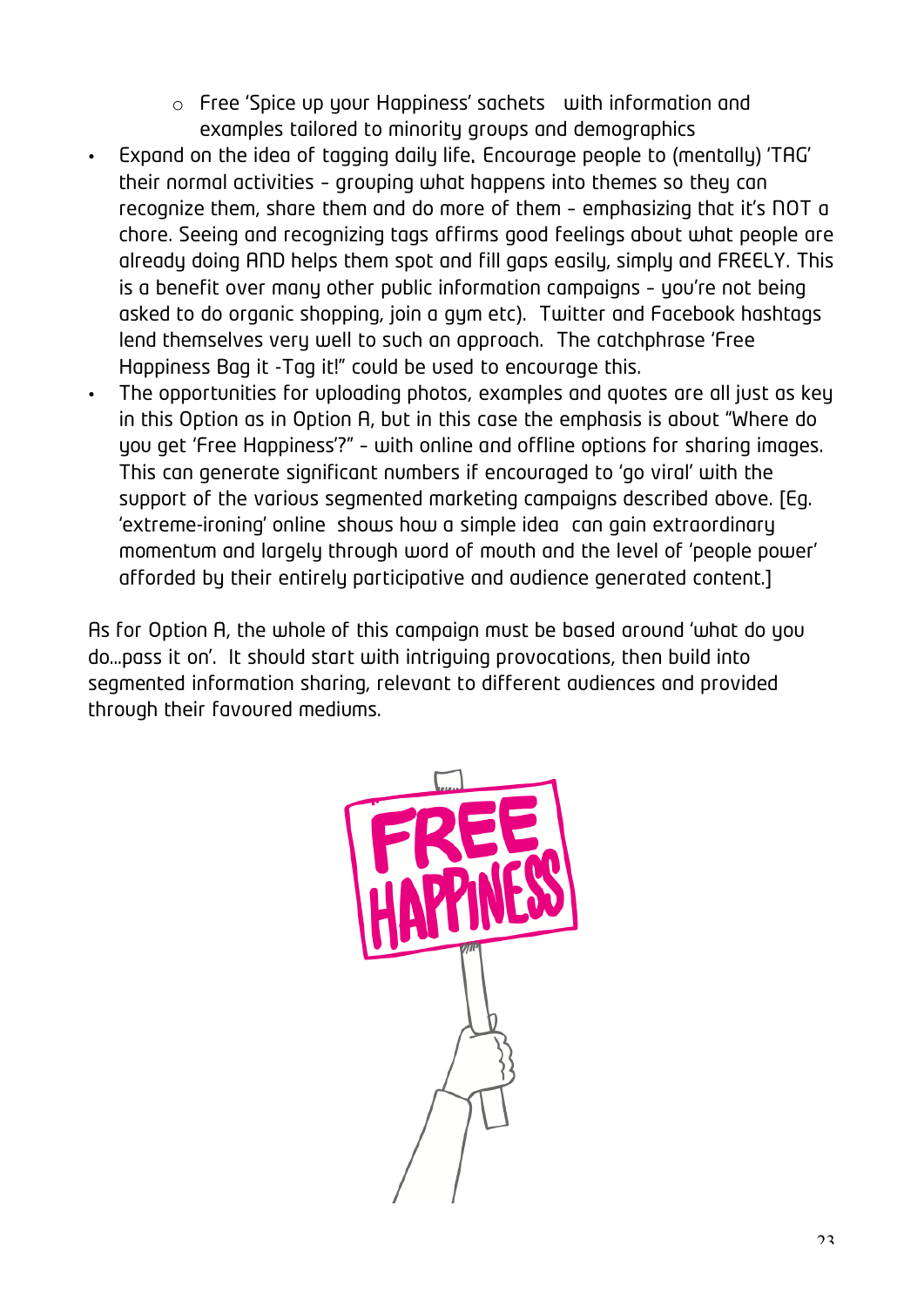## **CONCLUSIONS**

The 5 Ways to Wellbeing are being trialed and used by public bodies, community groups and organizations across the country (and the world). The understanding about how best to message them is growing. We hope this report will add to that body of knowledge and inform policy and practice in this vital area of work.

This report outlines the key principles and guidelines by which any campaign to mainstream these ideas should be created. It recommends specific ways and mediums to communicate the messages and processes by which to take it to the general public, targeted groups and the world at large. It provides a range of low and high cost options and conventional and cutting-edge methodologies.

Many of the ideas shared are equally applicable for use by both the NHS and other local groups interested in wellbeing. Happy City, as a key local provider of information to people in the city about wellbeing, will continue to promote the 5 ways throughout its many projects. We look forward to working with the NHS and all other future partners in ensuring these vital messages become part of everyday discourse and enrich peoples' lives across the city and beyond.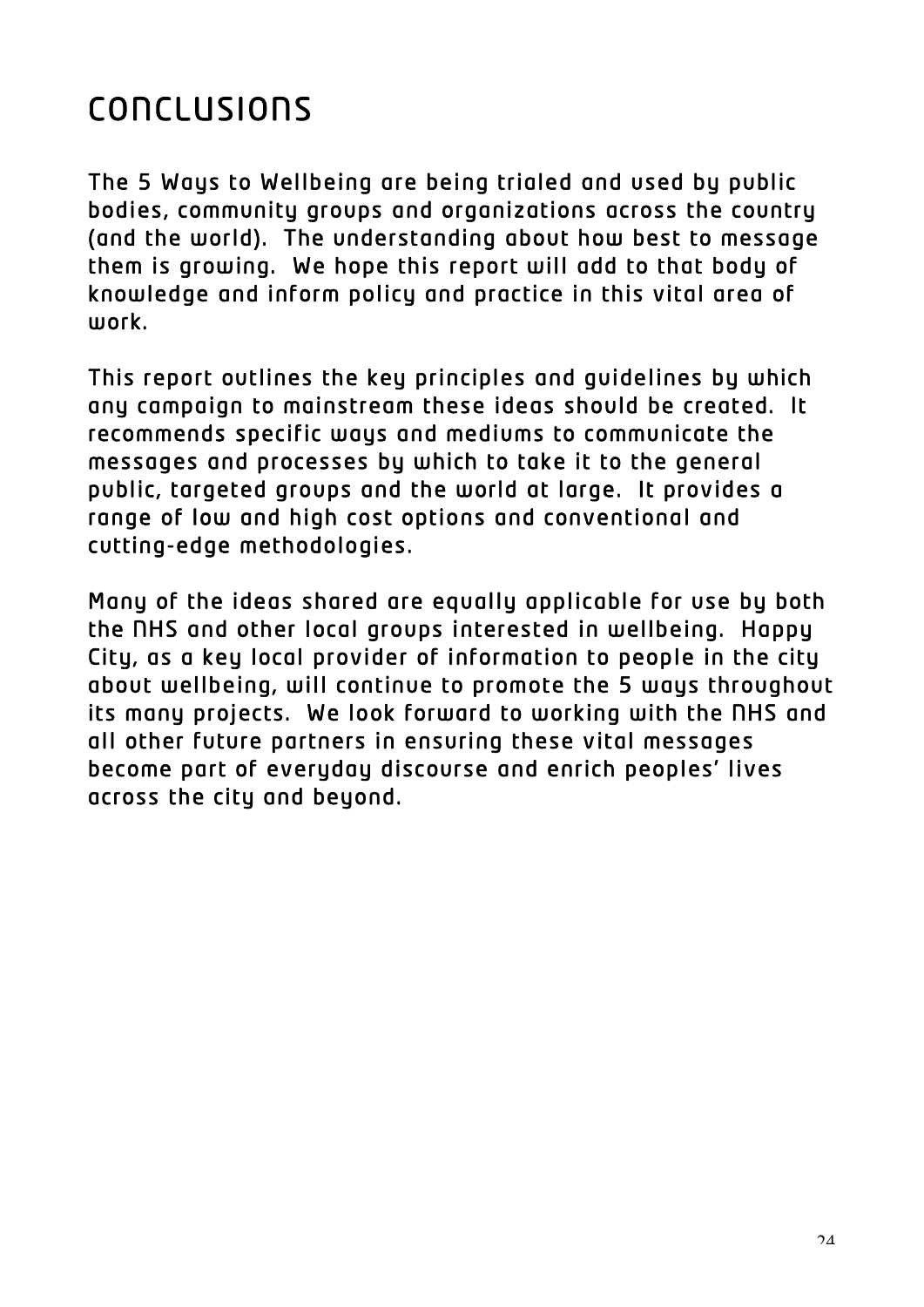## CONTRIBUTORS & THANKS

Huge thanks go to all those who have helped with this project. Many brought their incredible wealth of knowledge and experience of working with local communities in Bristol, throughout the UK and the world, others have worked with the biggest global brands or governments and public bodies large and small. All used that wisdom generously to help Happy City offer far more than the budget could otherwise allow. We are grateful for that help, support and insight and look forward to working together again to make the 5 ways to wellbeing part of everyday life across the UK.

#### Research Phase:

- Kate Smith (Lead for Focus Group work) Nationally and Internationally experienced facilitator, researcher and participatory development expert.
- Molly O'Doherty (Project support) Facilitator, researcher, coordinator
- Sam Wren-Lewis (Lead on Phase 1 research) Leeds University, Wellbeing Measurement phd
- Happy City Volunteer Team (conducting guided informal interviews)

#### Design:

- Iain Sellar Designer & illustrator
- Jane Stevenson Independent Designer
- **Jay Bigford Yoke Ltd Design**
- Ruth Burger Picador Design

#### Social Marketing:

- Matt Golding Director of Team Rubber one of the leading social media and social marketing agency in the UK
- Al Kennedy founder of Open Communications a pillar in the Bristol communications world
- Dave Forman –designer of marketing material for leading global brands, businesses and the charitable sector.
- Rob Birse founder of Esrib and innovative social entrepeneur

#### Focus Group gathering:

- Bristol City Council Anna McDermott, Consultation Office, Citizens Panel
- The Carers Association, Mary Jones, Carer Support Officer.
- Phoenix Group, Donna Sealey, NHS, Lawrence Weston

#### Hosting:

- 5 Ways Bungalow, Lawrence Weston
- Light Box, The Happiness Project, The Galleries, Broadmead
- Ethical Property, Brunswick Chapel, St Pauls